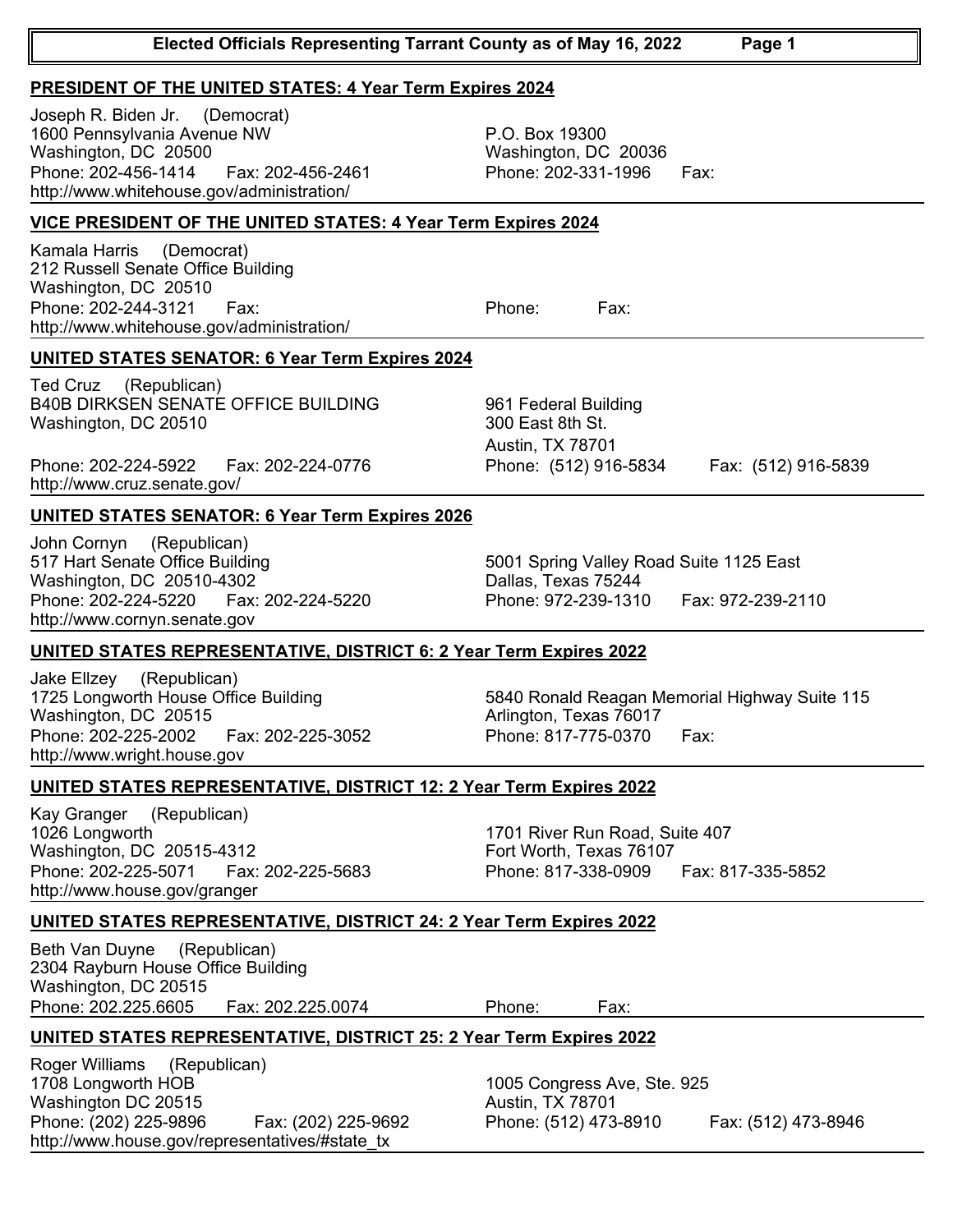| <b>UNITED STATES REPRESENTATIVE, DISTRICT 26: 2 Year Term Expires 2022</b>                                                                                                          |                                                                                                               |
|-------------------------------------------------------------------------------------------------------------------------------------------------------------------------------------|---------------------------------------------------------------------------------------------------------------|
| (Republican)<br>Michael C. Burgess<br><b>House Office Building</b><br>2161 Rayburn<br>Washington, DC 20515<br>Phone: 202-225-7772<br>Fax: 202-225-2919<br>http://burgess.house.gov/ | 2000 South Stemmons Freeway, Suit 200<br>Lake Dallas, Texas 75065<br>Phone: 940-497-5031<br>Fax: 940-497-5067 |
|                                                                                                                                                                                     |                                                                                                               |
| <b>UNITED STATES REPRESENTATIVE, DISTRICT 33: 2 Year Term Expires 2022</b>                                                                                                          |                                                                                                               |
| Marc Veasey (Democrat)<br>U.S. House of Representatives<br>2348 Rayburn House Office Building<br>Washington, DC 20515                                                               | 6707 Brentwood Stair Rd., Ste 200<br>Fort Worth, Texas 76112                                                  |
| Phone: 202-225-9897<br>Fax: 202-225-9702<br>http://veasey.house.gov/                                                                                                                | Phone: 817-920-9086<br>Fax: 817-920-9324                                                                      |
| <b>GOVERNOR: 4 Year Term Expires 2022</b>                                                                                                                                           |                                                                                                               |
| Greg Abbott (Republican)<br><b>Capital Station</b><br>P.O. Box 12428<br>Austin, Texas 78711<br>Phone: 512-463-2000<br>Fax: 512-463-1849<br>http://www.governor.state.tx.us          | Phone:<br>Fax:                                                                                                |
| LIEUTENANT GOVERNOR, PRESIDENT OF THE SENATE: 4 Year Term Expires 2022                                                                                                              |                                                                                                               |
| Dan Patrick<br>(Republican)<br><b>Capital Station</b><br>P.O. Box 12068<br>Austin, Texas 78711-2068<br>Phone: 800-441-0373<br>Fax: 512-936-6700<br>http://www.ltgov.state.tx.us/    | Phone:<br>Fax:                                                                                                |
| <b>ATTORNEY GENERAL: 4 Year Term Expires 2022</b>                                                                                                                                   |                                                                                                               |
| <b>Ken Paxton</b><br>(Republican)<br>P.O. Box 12548<br>Austin, Texas 78711<br>Phone: 512-463-2100<br>Fax: 512-936-0545<br>http://www.texasattorneygeneral.gov                       | Phone:<br>Fax:                                                                                                |
| <b>COMPTROLLER OF PUBLIC ACCOUNTS: 4 Year Term Expires 2022</b>                                                                                                                     |                                                                                                               |
| (Republican)<br>Glenn Hegar<br>P.O.Box 13528<br>Austin, Texas 78711-3528<br>Phone: 512-463-4000<br>Fax: 512-305-9711<br>http://Comptroller.Texas.gov                                | Phone:<br>Fax:                                                                                                |
| <b>COMMISSIONER OF THE GENERAL LAND OFFICE: 4 Year Term Expires 2022</b>                                                                                                            |                                                                                                               |
| George P. Bush<br>(Republican)<br>1700 N. Congress<br>Room 935 Stephen F. Austin Bld.<br>Austin, Texas 78701                                                                        |                                                                                                               |
| Phone: 512-463-5001<br>Fax: 512-463-5248<br>http://www.glo.state.gov                                                                                                                | Phone:<br>Fax:                                                                                                |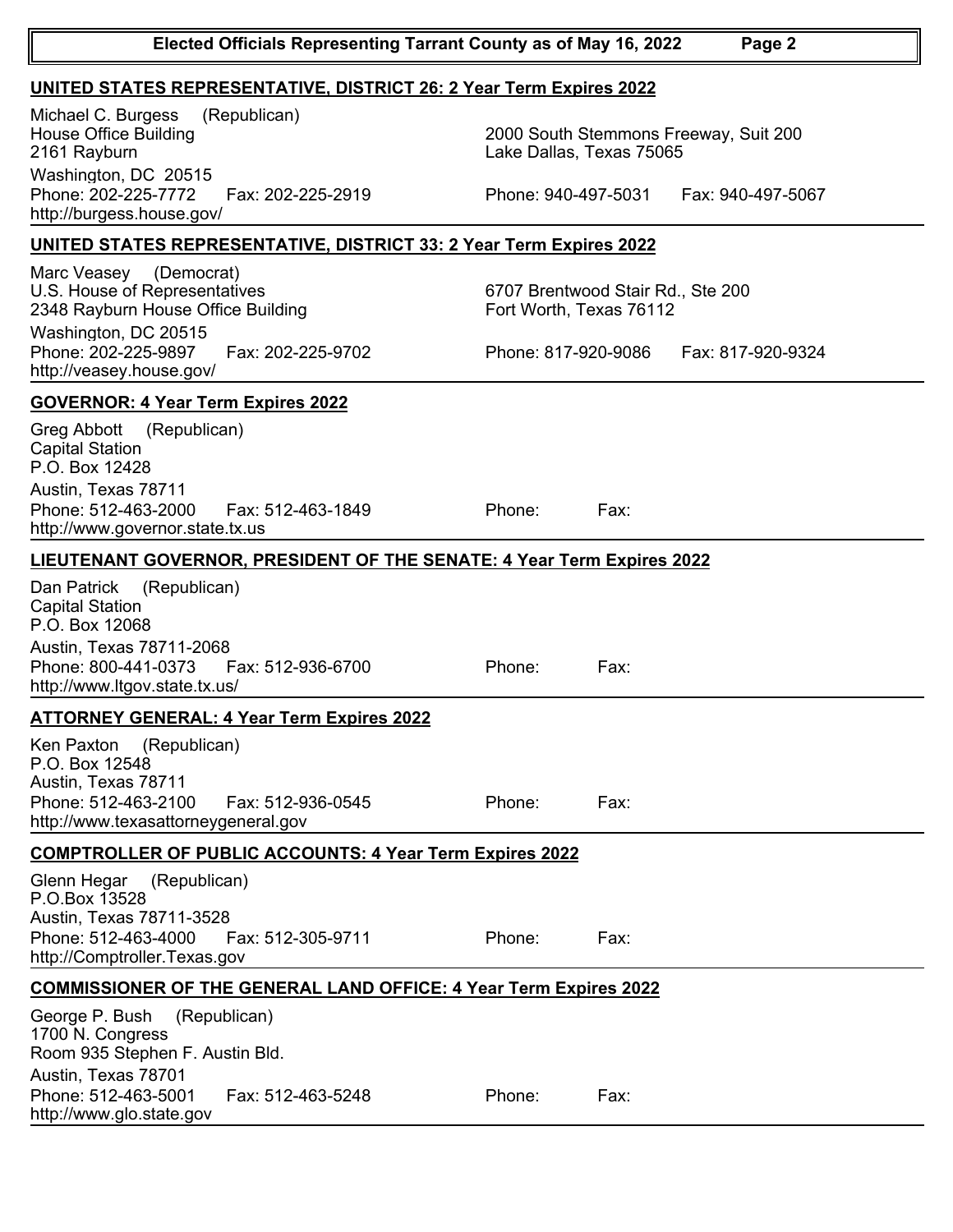| Elected Officials Representing Tarrant County as of May 16, 2022                                                                                                                          | Page 3                                                                               |      |                     |  |
|-------------------------------------------------------------------------------------------------------------------------------------------------------------------------------------------|--------------------------------------------------------------------------------------|------|---------------------|--|
| <b>COMMISSIONER OF AGRICULTURE: 4 Year Term Expires 2022</b>                                                                                                                              |                                                                                      |      |                     |  |
| Sid Miller (Republican)<br>P.O. Box 12847<br>Austin, Texas 78711<br>Phone: 512-463-7476<br>Fax: 512-463-1104<br>http://texasagriculture.gov/                                              | Phone:                                                                               | Fax: |                     |  |
| <b>RAILROAD COMMISSIONER: 6 Year Term Expires 2022</b>                                                                                                                                    |                                                                                      |      |                     |  |
| Wayne Christian<br>(Republican)<br>P.O. Box 12967<br>Austin, Texas 78711-2967<br>Phone: 512-463-7131<br>Fax: 512-463-7161<br>http://www.rrc.state.tx.us/commissioners/                    | Phone:                                                                               | Fax: |                     |  |
| <b>RAILROAD COMMISSIONER: 6 Year Term Expires 2024</b>                                                                                                                                    |                                                                                      |      |                     |  |
| Christi Craddick<br>(Republican)<br>P.O. Box 12967<br>Austin, Texas 78711-2967<br>Phone: 512-463-7140<br>Fax: 512-463-7161<br>http://www.rrc.state.tx.us/commissioners/                   | 3112 Windsor, Suite A<br><b>PMB 505</b><br>Austin, TX 78703<br>Phone: (512) 271-4782 |      | Fax: (512) 271-4783 |  |
| <b>RAILROAD COMMISSIONER: 6 Year Term Expires 2026</b>                                                                                                                                    |                                                                                      |      |                     |  |
| James "Jim" Wright<br>(Republican)<br>P.O. Box 12967<br>Austin, Texas 78711-2967<br>Phone: 512-463-7144<br>Fax: 512-463-7161<br>http://www.rrc.state.tx.us/about-us/commissioners/sitton/ | Phone:                                                                               | Fax: |                     |  |
| <b>CHIEF JUSTICE, TEXAS SUPREME COURT PLACE 1: 6 Year Term Expires 2026</b>                                                                                                               |                                                                                      |      |                     |  |
| Nathan L. Hecht<br>(Republican)<br>P.O. Box 12248<br>Austin, Texas 78711<br>Fax: 512-463-1365<br>Phone: 512-463-1348<br>nathan.hecht@txcourts.gov<br>http://www.txcourts.gov              | Phone:                                                                               | Fax: |                     |  |
| <b>JUSTICE, TEXAS SUPREME COURT PLACE 2: 6 Year Term Expires 2024</b>                                                                                                                     |                                                                                      |      |                     |  |
| <b>Jimmy Blacklock</b><br>(Republican)<br>P.O. Box 12248<br>Austin, Texas 78711<br>Phone: 512-463-1344<br>Fax:<br>http://www.supreme.courts.state.tx.us/                                  | Phone:                                                                               | Fax: |                     |  |
| <b>JUSTICE, TEXAS SUPREME COURT PLACE 3: 6 Year Term Expires 2022</b>                                                                                                                     |                                                                                      |      |                     |  |
| Debra Lehrmann<br>(Republican)<br>P.O. Box 12248<br>Austin, Texas 78711<br>Phone: 512-463-1320<br>Fax: 512-474-1301<br>http://www.supreme.courts.state.tx.us/                             | Phone:                                                                               | Fax: |                     |  |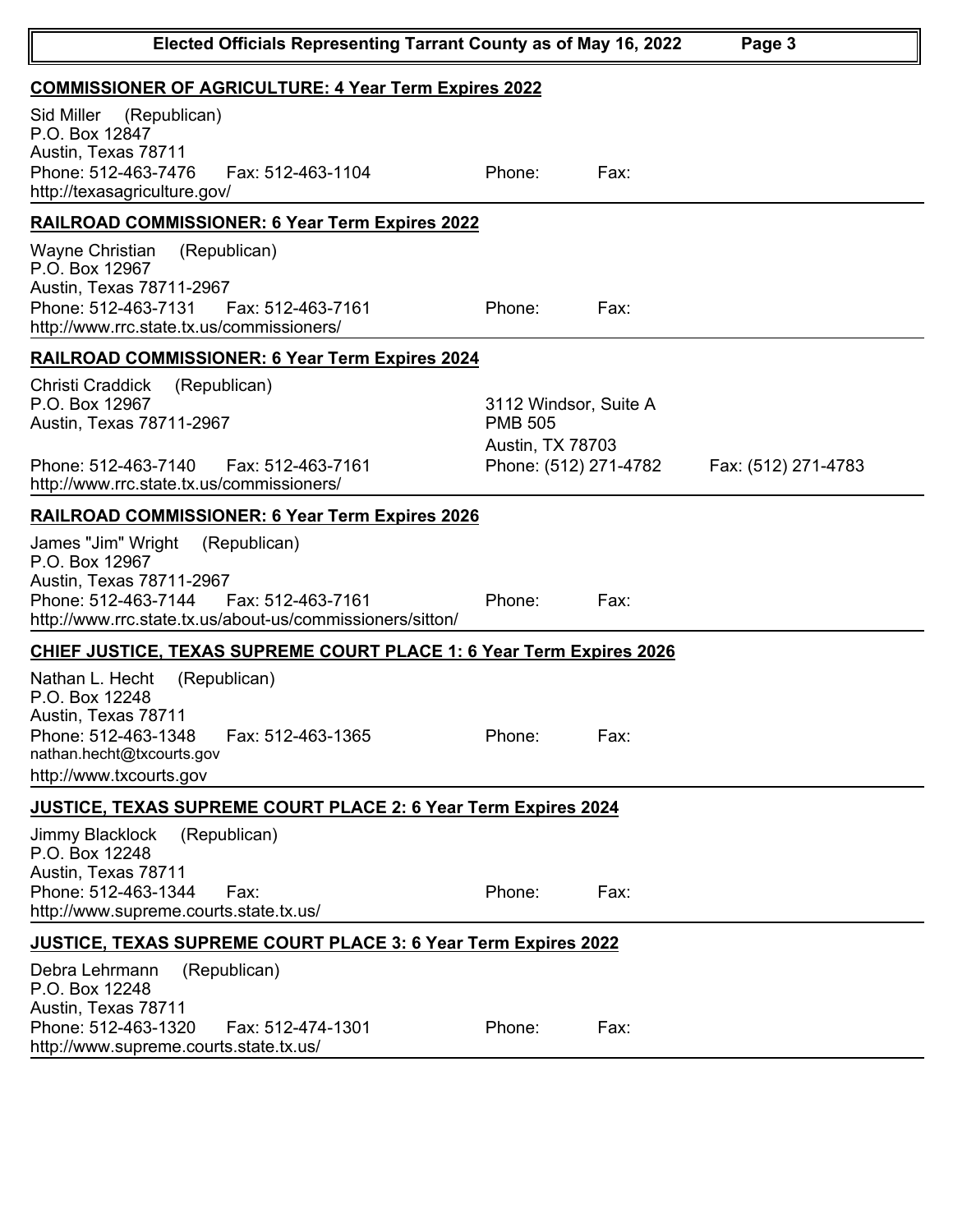| Elected Officials Representing Tarrant County as of May 16, 2022<br>Page 4                                                                                 |                                                                             |      |  |  |
|------------------------------------------------------------------------------------------------------------------------------------------------------------|-----------------------------------------------------------------------------|------|--|--|
| <b>JUSTICE, TEXAS SUPREME COURT PLACE 4: 6 Year Term Expires 2024</b>                                                                                      |                                                                             |      |  |  |
| (Republican)<br>John Devine<br>P.O. Box 12248<br>Austin, Texas 78711<br>Phone: 512-463-1316<br>Fax: 512-936-2308<br>ssweetland@txcourts.gov                | Phone:                                                                      | Fax: |  |  |
| <b>JUSTICE, TEXAS SUPREME COURT PLACE 5: 6 Year Term Expires 2022</b>                                                                                      |                                                                             |      |  |  |
| Paul Green<br>(Republican)<br>2906 Burnside<br>San Antonio, TX 78209<br>Phone: 210-335-2692<br>Fax: 512-463-1365<br>http://www.supreme.courts.state.tx.us/ | Phone:                                                                      | Fax: |  |  |
| <b>JUSTICE, TEXAS SUPREME COURT PLACE 6: 6 Year Term Expires 2024</b>                                                                                      |                                                                             |      |  |  |
| Jane Bland (Republican)<br>P.O. Box 12248<br>Austin, Texas 78711<br>Phone: 512-463-3494<br>Fax: 512-463-1365<br>http://www.supreme.courts.state.tx.us/     | Phone:                                                                      | Fax: |  |  |
| <b>JUSTICE, TEXAS SUPREME COURT PLACE 7: 6 Year Term Expires 2026</b>                                                                                      |                                                                             |      |  |  |
| Jeff Boyd<br>(Republican)<br>P.O. Box 12248<br>Austin, Texas 78711<br>Phone: 512-463-1332<br>Fax: 512-463-1365<br>http://www.supreme.courts.state.tx.us/   | Phone:                                                                      | Fax: |  |  |
| <b>JUSTICE, TEXAS SUPREME COURT PLACE 8: 6 Year Term Expires 2026</b>                                                                                      |                                                                             |      |  |  |
| (Republican)<br>Brett Busby<br>P.O. Box 12248<br>Austin, Texas 78711<br>Phone: 512-463-1335<br>Fax: 512-478-2338<br>http://www.supreme.courts.state.tx.us/ | Phone:                                                                      | Fax: |  |  |
| JUSTICE, TEXAS SUPREME COURT PLACE 9: 6 Year Term Expires 2022                                                                                             |                                                                             |      |  |  |
| (Republican)<br>Eva Guzman<br>P.O. Box 12248<br>Austin, Texas 78711<br>Phone: 512-463-1340<br>Fax:<br>http://www.supreme.courts.state.tx.us/               | 815-A Brazos, PMB 279<br>Austin, Texas 78701<br>Phone: 512-522-4413         | Fax: |  |  |
|                                                                                                                                                            | <b>PRESIDING JUDGE, COURT OF CRIMINAL APPEALS: 6 Year Term Expires 2024</b> |      |  |  |
| Sharon Keller<br>(Republican)<br><b>Supreme Court Building</b><br>P.O. Box 12308<br>Austin, Texas 78711                                                    |                                                                             |      |  |  |
| Phone: 512-463-1590<br>Fax:<br>http://www.cca.courts.state.tx.us                                                                                           | Phone:                                                                      | Fax: |  |  |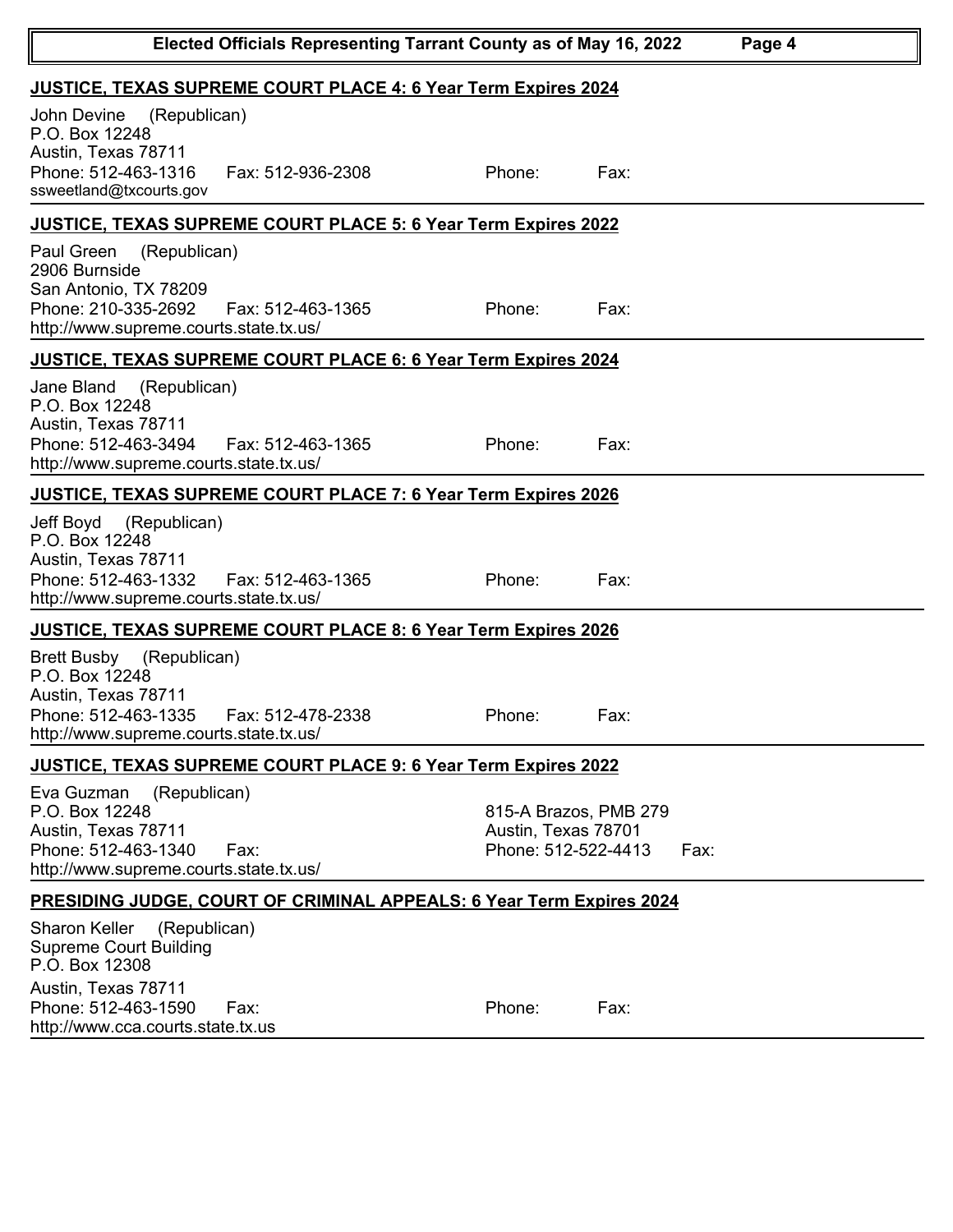## **JUDGE, COURT OF CRIMINAL APPEALS PLACE 2: 6 Year Term Expires 2022**

Supreme Court Building P.O. Box 12308 Mary Lou Keel (Republican) Austin, Texas 78711 Austin, Texas 78701 Phone: 512-463-1551 Fax: 512-463-7061 Phone: Fax: abel.acosta@txcourts.gov http://www.cca.courts.state.tx.us

**JUDGE, COURT OF CRIMINAL APPEALS PLACE 3: 6 Year Term Expires 2026**

Supreme Court Building P.O. Box 12308 Bert Richardson (Republican) Austin, Texas 78711 Austin, Texas 78701 Phone: 512-463-1565 Fax: 512-463-7061 Phone: Fax: abel.acosta@txcourts.gov http://www.cca.courts.state.tx.us

**JUDGE, COURT OF CRIMINAL APPEALS PLACE 4: 6 Year Term Expires 2026**

Supreme Court Building P.O. Box 12308 Kevin Patrick Yeary (Republican) Austin, Texas 78711 Austin, Texas 78701 Phone: 512-463-1595 Fax: 512-463-7061 Phone: Fax: http://www.cca.courts.state.tx.us

## **JUDGE, COURT OF CRIMINAL APPEALS PLACE 5: 6 Year Term Expires 2022**

Supreme Court Building P.O. Box 12308 Scott Walker (Republican) Austin, Texas 78711 Phone: 512-463-1560 Fax: Phone: Fax: http://www.cca.courts.state.tx.us

Mike E. Keasler (Republican)

michael.keasler@cca.courts.state.tx.us http://www.cca.courts.state.tx.us

Supreme Court Building

P.O. Box 12308

Court of Criminal Appeals 201 West 14th Street, Room 106 Austin, Texas 78711 Austin, Texas 78701 Phone: 512-463-1555 Fax: 512-463-7061 Phone: Fax:

# **JUDGE, COURT OF CRIMINAL APPEALS PLACE 7: 6 Year Term Expires 2024**

Supreme Court Building P.O. Box 12308 Barbara Parker Hervey (Republican) Austin, Texas 78711 Phone: 512-463-1575 Fax: 512-463-7061 Phone: Fax: barbara.hervey@cca.courts.state.tx.us http://www.courts.state.tx.us

Court of Criminal Appeals 201 West 14th Street, Room 106

Court of Criminal Appeals 201 West 14th Street, Room 106

**JUDGE, COURT OF CRIMINAL APPEALS PLACE 6: 6 Year Term Expires 2022**

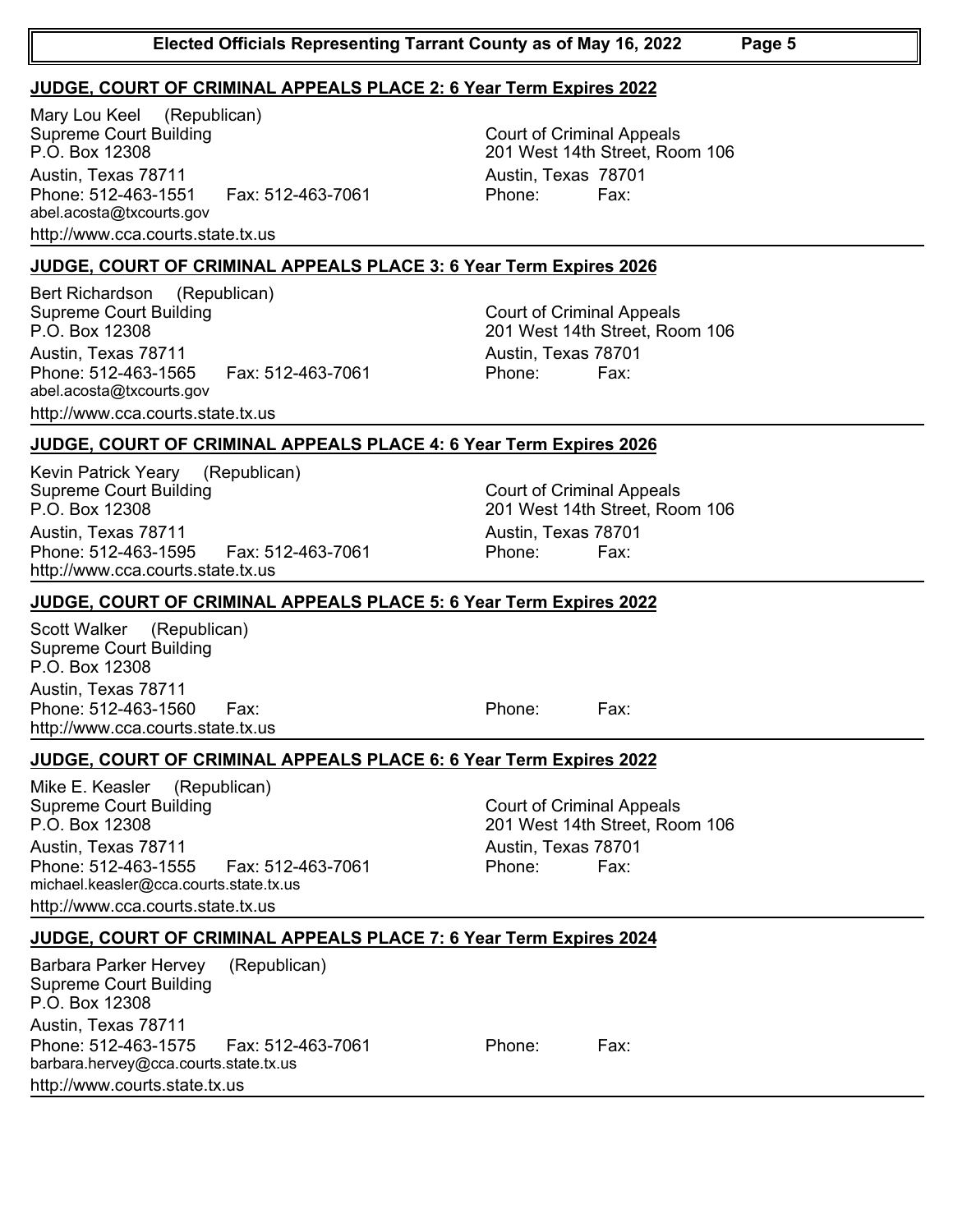| P.O. Box 12308                                                                                                                                                                                 | 201 West 14th Street, Room 106                                                                              |
|------------------------------------------------------------------------------------------------------------------------------------------------------------------------------------------------|-------------------------------------------------------------------------------------------------------------|
| Austin, Texas 78711                                                                                                                                                                            | Austin, Texas 78701                                                                                         |
| Phone: 512-463-1551<br>Fax:                                                                                                                                                                    | Phone:<br>Fax:                                                                                              |
| http://www.tx.courts.gov/cca                                                                                                                                                                   |                                                                                                             |
| <b>JUDGE, COURT OF CRIMINAL APPEALS PLACE 9: 6 Year Term Expires 2026</b>                                                                                                                      |                                                                                                             |
| David Newell<br>(Republican)<br><b>Supreme Court Building</b><br>P.O. Box 12308<br>Austin, Texas 78711<br>Phone: 512-391-0440<br>Fax:<br>http://www.txcourts.gov/cca/about-the-court/judges    | Phone:<br>Fax:                                                                                              |
| <b>STATE BOARD OF EDUCATION, DISTRICT 11: 4 Year Term Expires 2022</b>                                                                                                                         |                                                                                                             |
| Patricia Pat Hardy<br>(Republican)<br>900 North Elm<br>Weatherford, TX 76086<br>Phone: (817) 598-2968<br>Fax: (817) 598-2833<br>http://www.tea.state.tx.us/index4.aspx?id=3420                 | Phone: 817-732-1786<br>Fax:                                                                                 |
| <b>STATE BOARD OF EDUCATION, DISTRICT 13: 4 Year Term Expires 2022</b>                                                                                                                         |                                                                                                             |
| Aicha Davis (Democrat)<br>1701 North Congress Avenue<br>Austin, Texas 78701-1494<br>Phone: 512-463-9734<br>Fax:<br>Aicha.Davis@tea.texas.gov<br>http://www.tea.state.tx.us/index4.aspx?id=3691 | PO Box 4525<br>Dallas, Texas 75208<br>Phone: 469-340-3643<br>Fax:                                           |
| <b>STATE SENATOR, DISTRICT 9: 4 Year Term Expires 2022</b>                                                                                                                                     |                                                                                                             |
| <b>Kelly Hancock</b><br>(Republican)<br>P.O. Box 12068<br><b>Capitol Station</b><br>Austin, Texas 78711-2068<br>Phone: (512) 463-0109<br>Fax:                                                  | 9121 Belshire Drive Suite 200<br>North Richland Hills, TX 76182<br>Phone: 817-514-3804<br>Fax: 817-514-3806 |
| http://www.senate.texas.gov/member.php?d=9                                                                                                                                                     |                                                                                                             |
| <b>STATE SENATOR, DISTRICT 10: 4 Year Term Expires 2022</b>                                                                                                                                    |                                                                                                             |
| <b>Beverly Powell</b><br>(Democrat)<br>P.O. Box 12068, 3E.2<br>Austin, Texas 78711-2068<br>Phone: 512-463-0110<br>Fax: 512-475-3745<br>http://www.burton.senate.state.tx.us/                   | Phone:<br>Fax:                                                                                              |
| <b>STATE SENATOR, DISTRICT 12: 4 Year Term Expires 2024</b>                                                                                                                                    |                                                                                                             |
| Jane Nelson<br>(Republican)<br>P.O. Box 12068<br><b>Capitol Station</b><br>Austin, Texas 78711-2068                                                                                            | 1225 S. Main Street, Suite 100<br>Grapevine, Texas 76051                                                    |
| Phone: 512-463-0112<br>Fax: 512-463-0923<br>jane.nelson@senate.texas.gov<br>http://www.nelson.senate.texas.gov                                                                                 | Phone: 817-424-3446<br>Fax: 817-488-6648                                                                    |
|                                                                                                                                                                                                |                                                                                                             |

Supreme Court Building P.O. Box 12308 Michelle Slaughter (Republican)

201 West 14th Street, Room 106

## **JUDGE, COURT OF CRIMINAL APPEALS PLACE 8: 6 Year Term Expires 2024**

Court of Criminal Appeals Supreme Court Building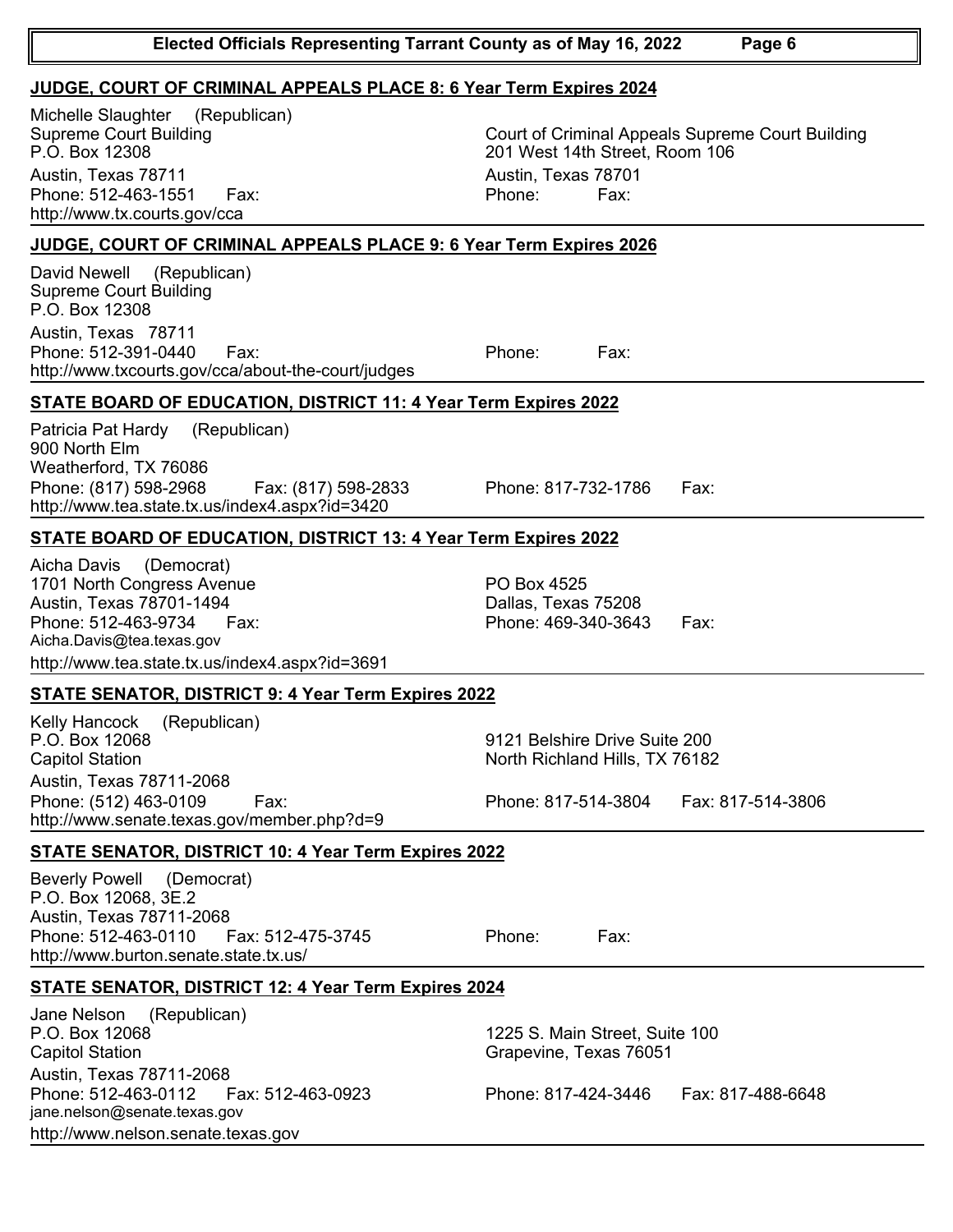## **STATE SENATOR, DISTRICT 22: 4 Year Term Expires 2024**

P.O. Box 12068 Capitol Station Brian Birdwell (Republican) Austin, Texas 78711 Granbury, TX 76048 Phone: (512) 463-0122 Fax: 512-475-3729 Phone: 817-573-9622 Fax: (817) 579-7172 http://www.birdwell.senate.state.tx.us/

1315 Waters Edge Drive Suite 116

## **STATE REPRESENTATIVE, DISTRICT 90: 2 Year Term Expires 2022**

P.O. Box 2910 EXT E1.208, Capitol Ramon Romero Jr. (Democrat) Austin, Texas 78768-2910 Phone: 512-463-0740 Fax: 512-463-1075 Phone: 817-924-6788 Fax: 817-924-1097 http://www.house.state.tx.us/members/

3663 Airport Freeway Ste 102 Fort Worth, Texas 76111

## **STATE REPRESENTATIVE, DISTRICT 91: 2 Year Term Expires 2022**

P.O. Box 2910 Room E2.608, Capitol Extension Stephanie Klick (Republican) Austin, Texas 78768-2910 **North Richland Hills, TX 76180** Phone: (512) 463-0599 Fax: (512) 463-0751 Phone: 817-281-0079 Fax: https://house.texas.gov/members/member-page/?district=91

### **STATE REPRESENTATIVE, DISTRICT 92: 2 Year Term Expires 2022**

P.O. Box 2910 Room E1.418, Capitol Extension Jeff Cason (Republican) Austin, Texas 78768-2910 Phone: (512) 463-0522 Fax: Phone: 817-283-5300 Fax: http://www.house.state.tx.us/members/

## **STATE REPRESENTATIVE, DISTRICT 93: 2 Year Term Expires 2022**

P.O. Box 2910 Room E1.420, Capitol Extension Matt Krause (Republican) Austin, Texas 78768-2910 **Fort Worth, TX 76137** Phone: (512) 463-0562 Fax: (512) 463-2053 Phone: 817-847-4900 Fax: 817-847-4902 http://www.house.state.tx.us/members/

6624 N. Riverside Dr. Ste 330

### **STATE REPRESENTATIVE, DISTRICT 94: 2 Year Term Expires 2022**

P.O. Box 2910 Room E2.508, Capitol Extension Tony Tinderholt (Republican) 4381 W Green Oaks Blvd Suite 107 Arlington, Texas 76016 Austin, Texas 78768-2910 Phone: 512-463-0624 Fax: 512-463-1398 Phone: 817-478-5000 Fax: https://house.texas.gov/members/member-page/?district=94

### **STATE REPRESENTATIVE, DISTRICT 95: 2 Year Term Expires 2022**

P.O. Box 2910 Room E1.506, Capitol Extension Nicole Collier (Democrat) Austin, Texas 78768-2910 **Fort Worth, Texas 76104** Phone: (512) 463-0716 Fax: (512) 463-1516 Phone: 817-332-1180 Fax: http://www.house.state.tx.us/members/

101 S. Jennings Avenue Suite 103A

6851 NE Loop 820 Suite 230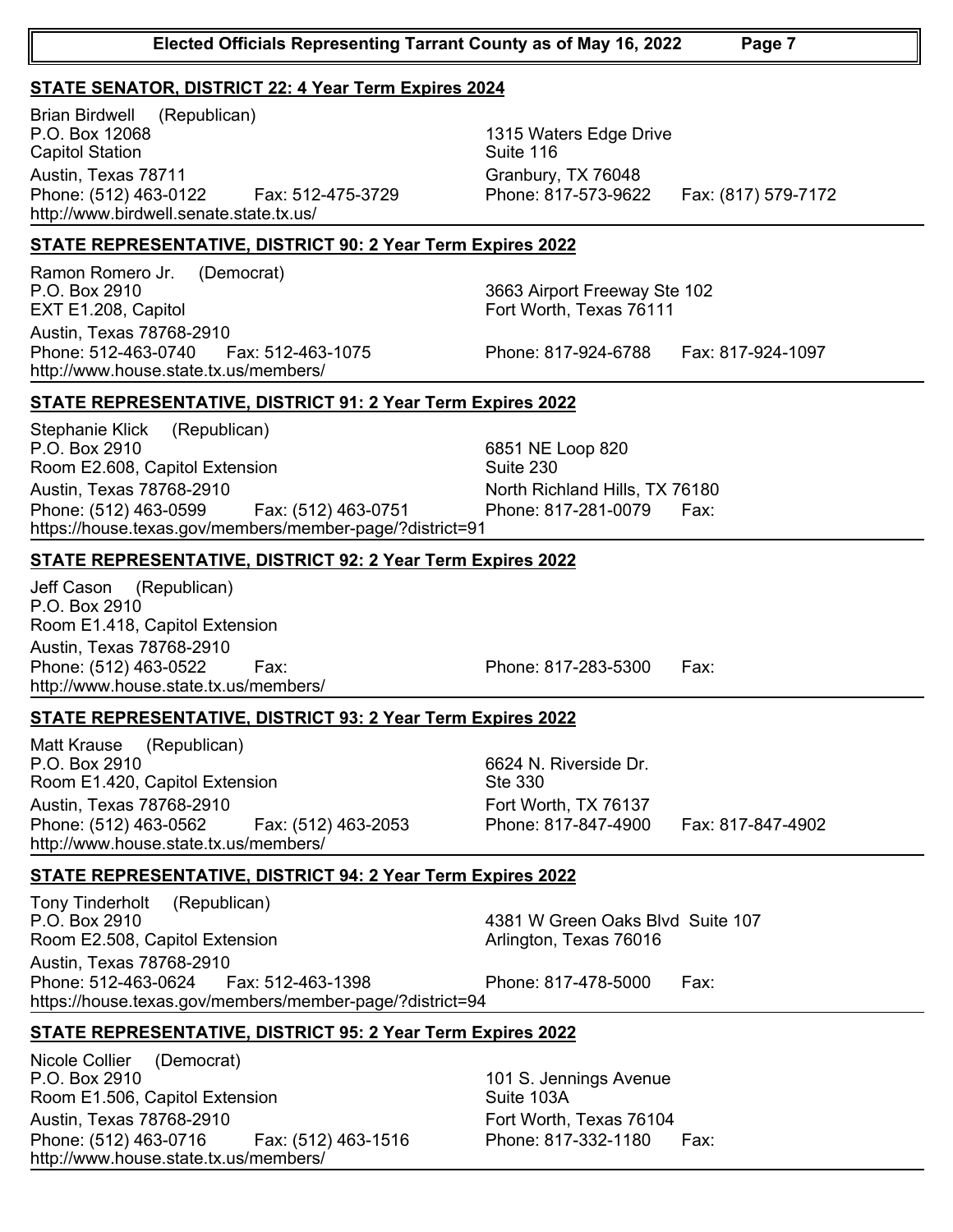### **STATE REPRESENTATIVE, DISTRICT 96: 2 Year Term Expires 2022**

P.O. Box 2910 Room GS.2, Capitol David Cook (Republican) Austin, Texas 78768-2910 Phone: (512) 463-0374 Fax: 512-463-0364 Phone: Fax: http://www.house.state.tx.us/members/

## **STATE REPRESENTATIVE, DISTRICT 97: 2 Year Term Expires 2022**

P.O. Box 2910 Room E2.606, Capitol Extension Craig Goldman (Republican) Austin, Texas 78768-2910 **Fort Worth, Texas 76109** Phone: (512) 463-0608 Fax: (512) 463-8342 Phone: 817-920-5912 Fax: craig.goldman@house.texas.gov http://www.house.state.tx.us/members/

4521 South Hulen Suite 208

## **STATE REPRESENTATIVE, DISTRICT 98: 2 Year Term Expires 2022**

P.O. Box 2910 Room E2.610, Capitol Extension Giovanni Capriglione (Republican) Address 2 is local mailing address. Austin, Texas 78768-2910 Keller, Texas 76248 Phone: (512) 463-0690 Fax: (512) 463-1004 Phone: 817-431-5339 Fax: http://www.house.state.tx.us/members/

## **STATE REPRESENTATIVE, DISTRICT 99: 2 Year Term Expires 2022**

P.O. Box 2910 Room GW.15, Capitol Charlie Geren (Republican) Austin, Texas 78768-2910 Phone: 512-463-0610 Fax: 512-463-8310 Phone: 817-738-8333 Fax: 817-738-8362 charlie.geren@house.texas.gov http://www.house.state.tx.us/members/

1011 Roberts Cut-Off River Oaks, Texas 76114

P.O. Box 770

#### **STATE REPRESENTATIVE, DISTRICT 101: 2 Year Term Expires 2022**

P.O. Box 2910 4N.4 Chris Turner (Democrat) Austin, TX 78768 **Arlington, TX 76018** Phone: (512) 463-0574 Fax: 512-463-1481 Phone: 817-459-2800 Fax: 817-459-7900 http://www.house.state.tx.us/members/

320 Westway Place Suite 501

## **CHIEF JUSTICE, 2ND COURT OF APPEALS DISTRICT: 6 Year Term Expires 2024**

Tarrant County Justice Center 401 West Belknap Street, Suite 9000 Bonnie Sudderth (Republican) Fort Worth, Texas 76196 Phone: 817-884-1900 Fax: 817-212-7575 Phone: Fax: http://www.txcourts.gov/2ndcoa/about-the-court/justices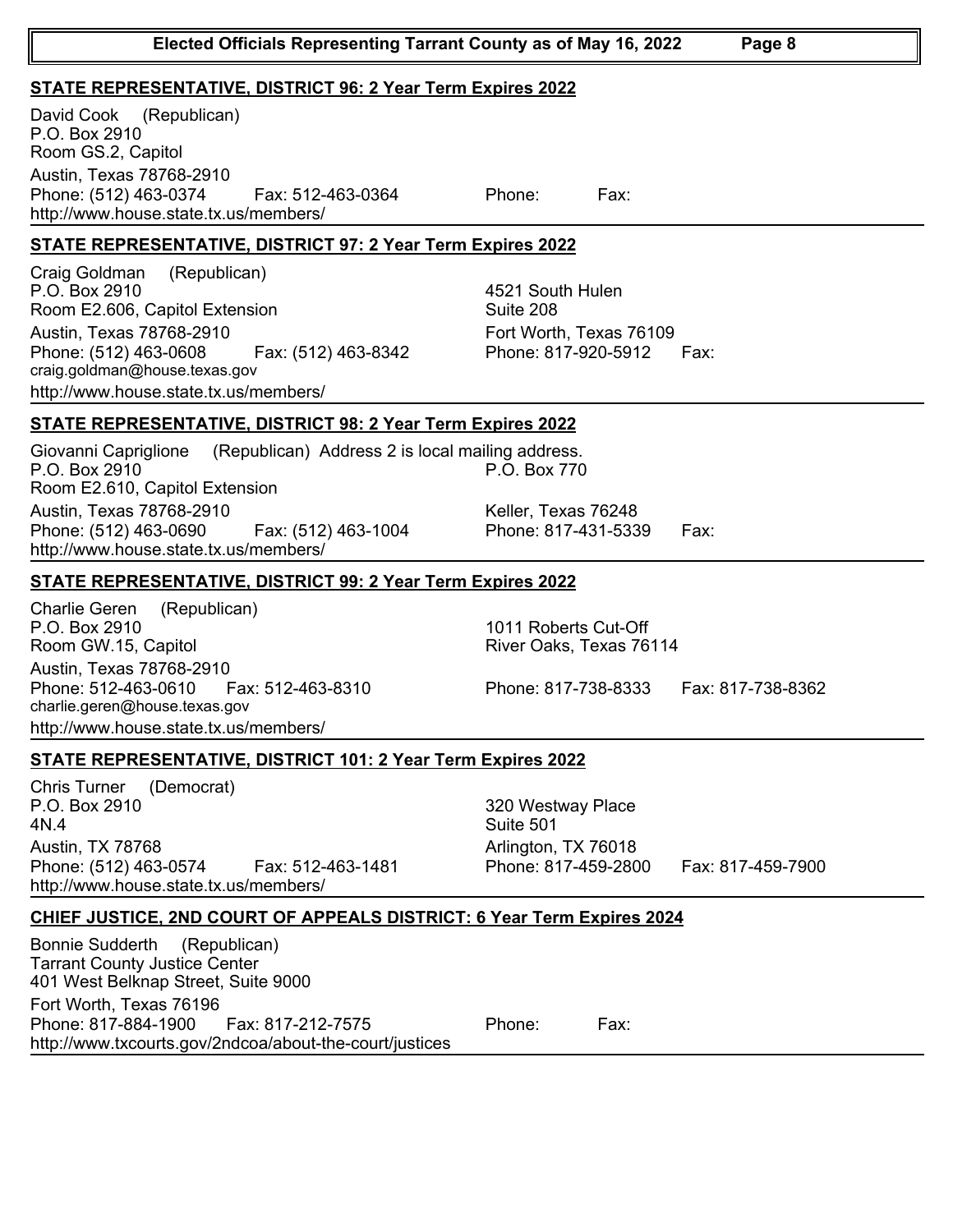| Elected Officials Representing Tarrant County as of May 16, 2022                                                                                                                                                                                                     |                                                                                  |      | Page 9 |  |
|----------------------------------------------------------------------------------------------------------------------------------------------------------------------------------------------------------------------------------------------------------------------|----------------------------------------------------------------------------------|------|--------|--|
| <b>JUSTICE, 2ND COURT OF APPEALS DISTRICT, PLACE 2: 6 Year Term Expires 2026</b>                                                                                                                                                                                     |                                                                                  |      |        |  |
| Dana Womack<br>(Republican)<br><b>Tarrant County Justice Center</b><br>401 West Belknap Street, Suite 9000<br>Fort Worth, Texas 76196                                                                                                                                |                                                                                  |      |        |  |
| Phone: 817-884-1900<br>Fax: 817-884-1932<br>http://www.2ndcoa.courts.state.tx.us/                                                                                                                                                                                    | Phone:                                                                           | Fax: |        |  |
| JUSTICE, 2ND COURT OF APPEALS DISTRICT, PLACE 3: 6 Year Term Expires 2022                                                                                                                                                                                            |                                                                                  |      |        |  |
| Elizabeth Kerr<br>(Republican)<br><b>Tarrant County Justice Center</b><br>401 West Belknap Street, Suite 9000<br>Fort Worth, Texas 76196<br>Phone: 817-884-2175<br>Fax: 817-884-1932<br>http://www.txcourts.gov/2ndcoa/about-the-court/justices                      | Phone:                                                                           | Fax: |        |  |
| JUSTICE, 2ND COURT OF APPEALS DISTRICT, PLACE 4: 6 Year Term Expires 2024                                                                                                                                                                                            |                                                                                  |      |        |  |
| <b>Wade Birdwell</b><br>(Republican) Unexpired Term<br><b>Tarrant County Justice Center</b><br>401 West Belknap Street, Suite 9000<br>Fort Worth, Texas 76196<br>Phone: 817-884-1900<br>Fax: 817-884-1932<br>http://www.txcourts.gov/2ndcoa/about-the-court/justices | Phone:                                                                           | Fax: |        |  |
| JUSTICE, 2ND COURT OF APPEALS DISTRICT, PLACE 5: 6 Year Term Expires 2024                                                                                                                                                                                            |                                                                                  |      |        |  |
| (Republican)<br>Dabney Bassel                                                                                                                                                                                                                                        |                                                                                  |      |        |  |
| <b>Tarrant County Justice Center</b><br>401 West Belknap Street, Suite 9000<br>Fort Worth, Texas 76196<br>Phone: 817-884-1900<br>Fax: 817-884-1932<br>http://www.2ndcoa.courts.state.tx.us/                                                                          | Phone:                                                                           | Fax: |        |  |
| <b>JUSTICE, 2ND COURT OF APPEALS DISTRICT, PLACE 6: 6 Year Term Expires 2024</b>                                                                                                                                                                                     |                                                                                  |      |        |  |
| (Republican) Unexpired term<br>Mike Wallach<br><b>Tarrant County Justice Center</b><br>401 West Belknap Street, Suite 9000<br>Fort Worth, Texas 76196<br>Phone: 817-884-1900<br>Fax: 817-884-1932<br>http://www.2ndcoa.courts.state.tx.us/                           | Phone:                                                                           | Fax: |        |  |
|                                                                                                                                                                                                                                                                      | <b>JUSTICE, 2ND COURT OF APPEALS DISTRICT, PLACE 7: 6 Year Term Expires 2026</b> |      |        |  |
| <b>Brian Walker</b><br>(Republican)<br><b>Tarrant County Justice Center</b><br>401 West Belknap Street, Suite 9000<br>Fort Worth, Texas 76196<br>Phone: 817-884-1900<br>Fax: 817-884-1332<br>http://www.txcourts.gov/2ndcoa.aspx                                     | Phone:                                                                           | Fax: |        |  |
| <u> DISTRICT JUDGE, 17TH JUDICIAL DISTRICT: 4 Year Term Expires 2024</u>                                                                                                                                                                                             |                                                                                  |      |        |  |
| Melody Wilkinson<br>(Republican)<br>Tom Vandergriff Civil Courts Building - 3rdFloor<br>100 North Calhoun Street<br>Fort Worth, Texas 76196-0220<br>Phone: 817-884-1460<br>Fax: 817-884-3593                                                                         | Phone:                                                                           | Fax: |        |  |
| mwilkinson@tarrantcounty.com<br>http://access.tarrantcounty.com/en/civil-courts/district                                                                                                                                                                             |                                                                                  |      |        |  |

I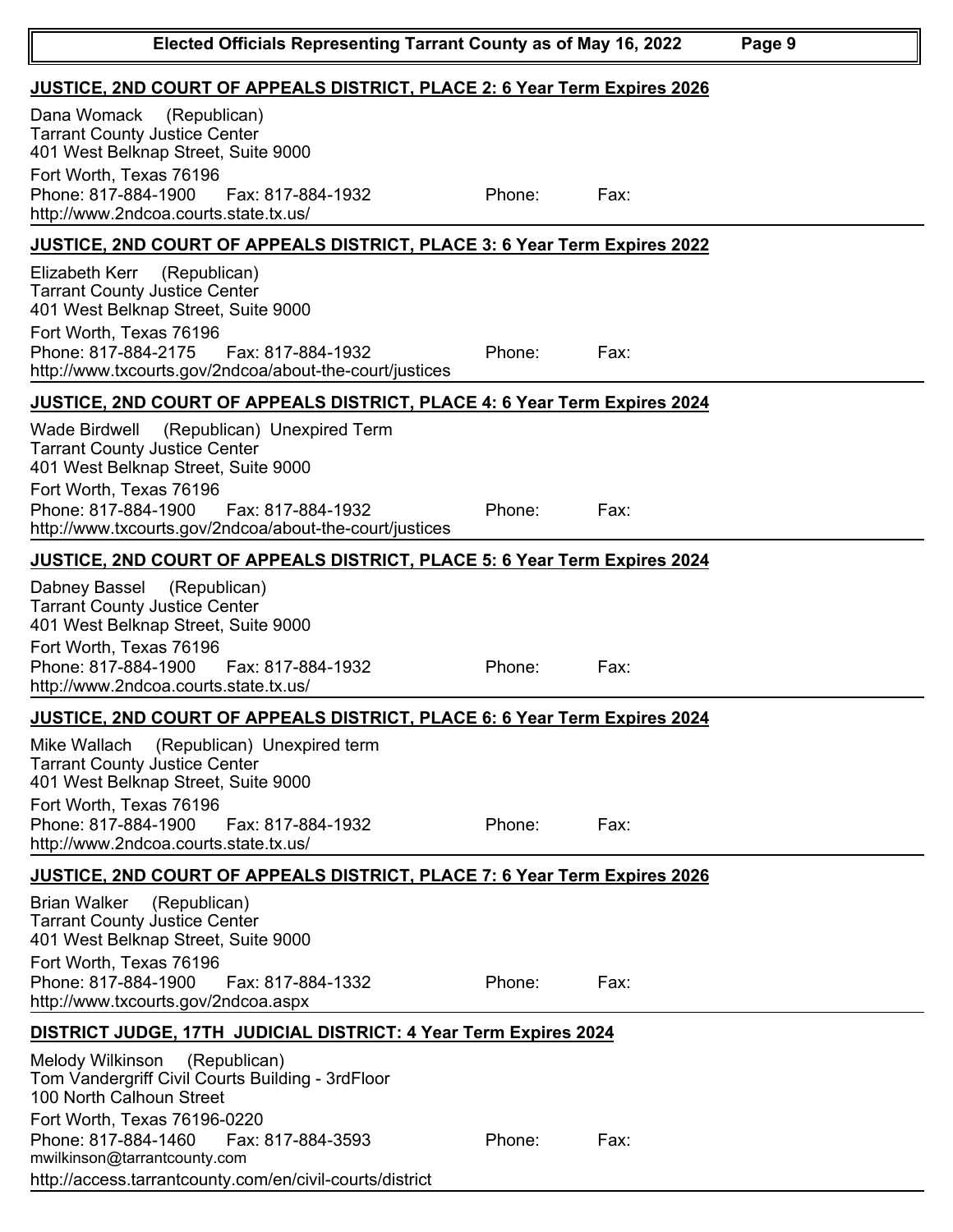| Elected Officials Representing Tarrant County as of May 16, 2022                                                                                                                                                                                                 |        |      | Page 10 |
|------------------------------------------------------------------------------------------------------------------------------------------------------------------------------------------------------------------------------------------------------------------|--------|------|---------|
| DISTRICT JUDGE, 48TH JUDICIAL DISTRICT: 4 Year Term Expires 2022                                                                                                                                                                                                 |        |      |         |
| Chris Taylor<br>(Republican)<br>Tom Vandergriff Civil Court Building<br>100 N Calhoun St 4th Floor<br>Fort Worth, Texas 76196-0221<br>Phone: 817-884-2690<br>Fax: 817-884-2384<br>http://www.tarrantcounty.com/en/civil-courts/district-courts                   | Phone: | Fax: |         |
| DISTRICT JUDGE, 67TH JUDICIAL DISTRICT: 4 Year Term Expires 2024                                                                                                                                                                                                 |        |      |         |
| (Republican)<br>Don Cosby<br>Tom Vandergriff Civil Courts Building<br>100 North Calhoun Street, 4th Floor 67th District<br>Fort Worth, Texas 76196<br>Phone: 817-884-1452<br>Fax: 817-884-2384<br>http://www.tarrantcounty.com/en/civil-courts/district-courts   | Phone: | Fax: |         |
| DISTRICT JUDGE, 96TH JUDICIAL DISTRICT: 4 Year Term Expires 2024                                                                                                                                                                                                 |        |      |         |
| (Republican)<br>J. Patrick Gallagher<br>Tom Vandergriff Civil Courts Building - 4th Floor<br>100 N. Calhoun Street<br>Fort Worth, Texas 76196-0223<br>Phone: 817-884-1450<br>Fax: 817-850-7921                                                                   | Phone: | Fax: |         |
| DISTRICT JUDGE, 141ST JUDICIAL DISTRICT: 4 Year Term Expires 2022                                                                                                                                                                                                |        |      |         |
| (Republican)<br>John P. Chupp<br>Tom Vandergriff Civil Court Building<br>100 N. Calhoun 3rd Floor 141 District Court<br>Fort Worth, Texas 76196-0230<br>Phone: 817-884-1992<br>Fax: 817-850-2937<br>http://www.tarrantcounty.com/en/civil-courts/district-courts | Phone: | Fax: |         |
| DISTRICT JUDGE, 153RD JUDICIAL DISTRICT: 4 Year Term Expires 2024                                                                                                                                                                                                |        |      |         |
| Susan McCoy (Republican)<br>Tom Vandergriff Civil Courts Building<br>100 N. Calhoun St 3rd Floor 153rd District<br>Fort Worth, Texas 76196-0225<br>Phone: 817-884-2691<br>Fax: 817-884-3593                                                                      | Phone: | Fax: |         |
| http://www.tarrantcounty.com/en/civil-courts/district-courts                                                                                                                                                                                                     |        |      |         |
| DISTRICT JUDGE, 213TH JUDICIAL DISTRICT: 4 Year Term Expires 2024<br>Christopher R Wolfe<br>(Republican)                                                                                                                                                         |        |      |         |
| Tim Curry Criminal Justice Center - 5th Floor<br>401 West Belknap Street                                                                                                                                                                                         |        |      |         |
| Fort Worth, Texas 76196-0219<br>Phone: 817-884-1529<br>Fax: 817-884-3358<br>http://www.tarrantcounty.com/en/criminal-courts/felony-court                                                                                                                         | Phone: | Fax: |         |
| DISTRICT JUDGE, 231ST JUDICIAL DISTRICT: 4 Year Term Expires 2022                                                                                                                                                                                                |        |      |         |
| Jesus "Jesse" Nevarez, Jr.<br>(Republican)<br>Family Law Center - 5th Floor<br>200 East Weatherford Street<br>Fort Worth, Texas 76196-0240                                                                                                                       |        |      |         |
| Phone: 817-884-3796<br>Fax: 817-884-3577<br>jenevarez@tarrantcounty.com<br>http://www.tarrantcounty.com/eD231/site/                                                                                                                                              | Phone: | Fax: |         |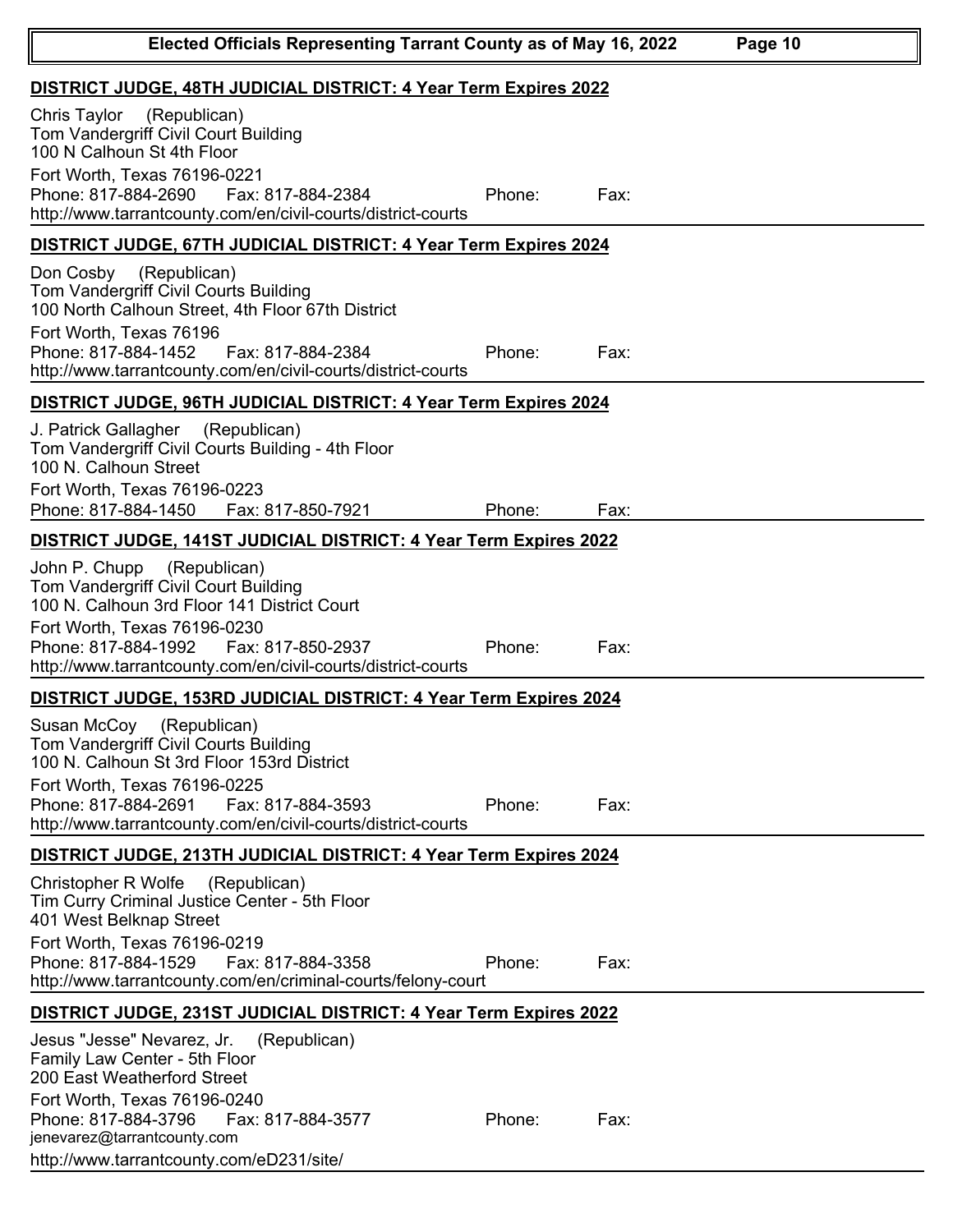| Elected Officials Representing Tarrant County as of May 16, 2022<br>Page 11                                                                                                                                                                                           |                                                      |      |  |
|-----------------------------------------------------------------------------------------------------------------------------------------------------------------------------------------------------------------------------------------------------------------------|------------------------------------------------------|------|--|
| DISTRICT JUDGE, 233RD JUDICIAL DISTRICT: 4 Year Term Expires 2022                                                                                                                                                                                                     |                                                      |      |  |
| Kenneth E. Newell<br>(Republican)<br><b>Tarrant County Family Law Center</b><br>200 East Weatherford Street<br>Fort Worth, Texas 76196-0227<br>Phone: 817-884-1794<br>Fax: 817-884-2817<br>http://www.tarrantcounty.com/en/family-courts/233rd                        | Phone:                                               | Fax: |  |
| DISTRICT JUDGE, 236TH JUDICIAL DISTRICT: 4 Year Term Expires 2022                                                                                                                                                                                                     |                                                      |      |  |
| (Republican)<br>Tom Lowe<br>Tom Vandergriff Civil Courts Building - 5th Floor<br>100 N. Calhoun Street<br>Fort Worth, Texas 76196-0228<br>Phone: 817-884-1709<br>Fax: 817-212-6801<br>tlowe@tarrantcounty.com                                                         | P.O. Box 472025<br>Fort Worth, Texas 76147<br>Phone: | Fax: |  |
| http://www.tarrantcounty.com/eD236/site/                                                                                                                                                                                                                              |                                                      |      |  |
| DISTRICT JUDGE, 297TH JUDICIAL DISTRICT: 4 Year Term Expires 2022                                                                                                                                                                                                     |                                                      |      |  |
| David C. Hagerman<br>(Republican)<br>Tim Curry Criminal Justice Center - 5th Floor<br>401 West Belknap Street<br>Fort Worth, Texas 76196-0229<br>Phone: 817-884-1256<br>Fax: 817-850-8924                                                                             | Phone:                                               | Fax: |  |
| http://www.tarrantcounty.com/en/criminal-courts/felony-court                                                                                                                                                                                                          |                                                      |      |  |
| DISTRICT JUDGE, 342ND JUDICIAL DISTRICT: 4 Year Term Expires 2024                                                                                                                                                                                                     |                                                      |      |  |
| <b>Kimberly Fitzpatrick</b><br>(Republican)<br>Tom Vandergriff Civil Courts Building - 5th Floor<br>100 N. Calhoun Street<br>Fort Worth, Texas 76196-0230<br>Phone: 817-884-2710<br>Fax: 817-884-3322<br>http://www.tarrantcounty.com/en/civil-courts/district-courts | Phone:                                               | Fax: |  |
| DISTRICT JUDGE, 348TH JUDICIAL DISTRICT: 4 Year Term Expires 2024                                                                                                                                                                                                     |                                                      |      |  |
| Megan Fahey<br>(Republican)<br>Tom Vandergriff Civil Court Buiding<br>100 N Calhoun St<br>Fort Worth, Texas 76196-0281<br>Phone: 817-884-2715<br>Fax:<br>http://www.tarrantcounty.com/eD348/site/                                                                     | Phone:                                               | Fax: |  |
| DISTRICT JUDGE, 352ND JUDICIAL DISTRICT: 4 Year Term Expires 2024                                                                                                                                                                                                     |                                                      |      |  |
| (Republican)<br>Josh Burgess<br>Tom Vandergriff Civil Court Building<br>100 N. Calhoun<br>Fort Worth, Texas 76196-7283<br>Phone: 817-884-2730<br>Fax: 817-884-2384<br>http://www.tarrantcounty.com/en/civil-courts/district-courts                                    | Phone:                                               | Fax: |  |
| DISTRICT JUDGE, 371ST JUDICIAL DISTRICT: 4 Year Term Expires 2022                                                                                                                                                                                                     |                                                      |      |  |
| (Republican)<br><b>Mollee Westfall</b><br>Tim Curry Criminal Justice Center - 8th Floor<br>401 West Belknap Street                                                                                                                                                    |                                                      |      |  |
| Fort Worth, Texas 76196-7213<br>Phone: 817-884-2985<br>Fax: 817-212-7567<br>http://www.tarrantcounty.com/en/criminal-courts/felony-court                                                                                                                              | Phone:                                               | Fax: |  |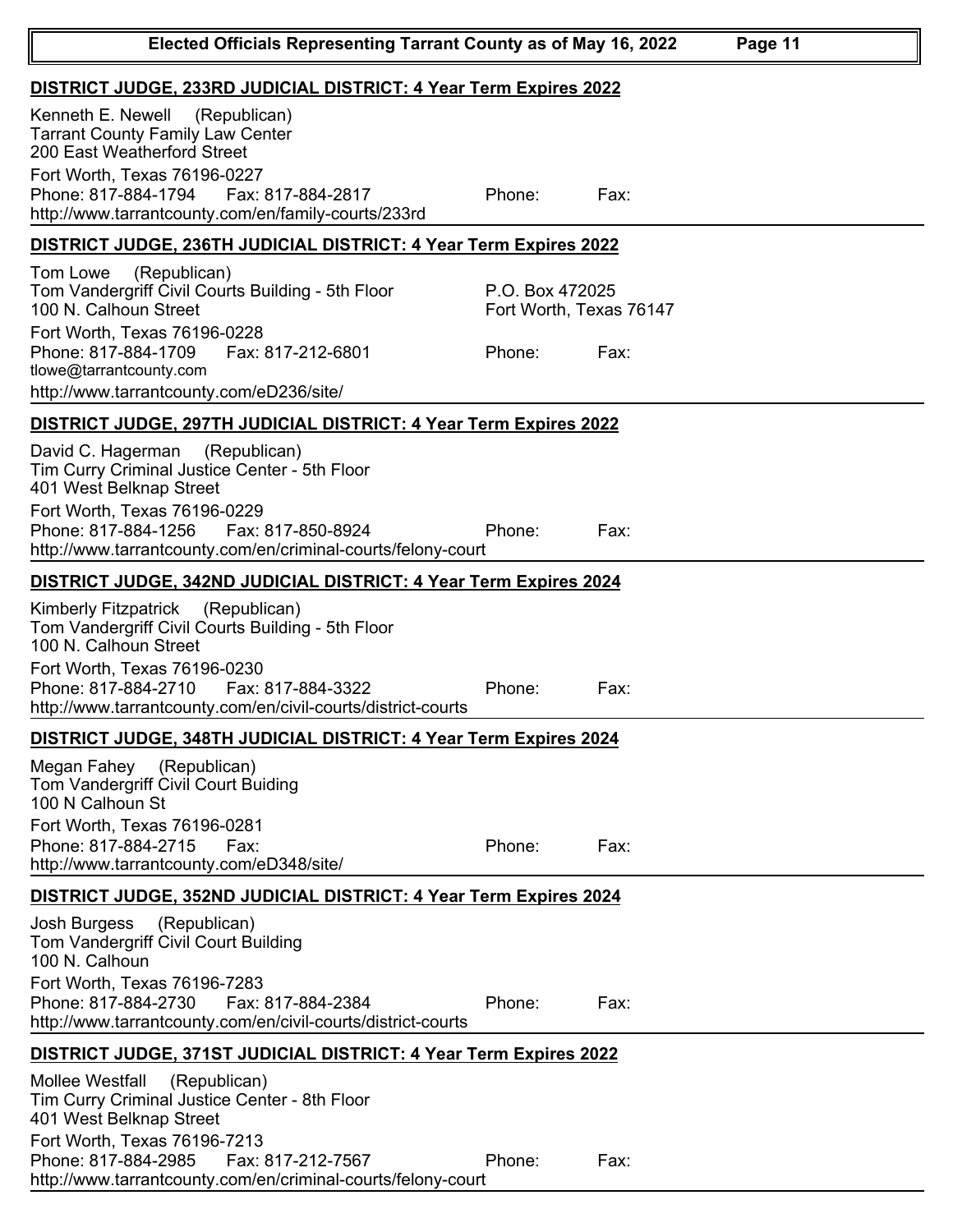| Elected Officials Representing Tarrant County as of May 16, 2022                                                                                                                                                                                                                         |        |      | Page 12 |
|------------------------------------------------------------------------------------------------------------------------------------------------------------------------------------------------------------------------------------------------------------------------------------------|--------|------|---------|
| DISTRICT JUDGE, 372ND DISTRICT COURT: 4 Year Term Expires 2022                                                                                                                                                                                                                           |        |      |         |
| Scott Wisch<br>(Republican)<br>Tim Curry Criminal Justice Center - 6th Floor<br>401 West Belknap Street<br>Fort Worth, Texas 76196<br>Phone: 817-884-2990<br>Fax: 817-884-3361<br>swisch@tarrantcounty.com<br>http://www.tarrantcounty.com/en/criminal-courts/felony                     | Phone: | Fax: |         |
| DISTRICT JUDGE, 396TH JUDICIAL DISTRICT: 4 Year Term Expires 2024                                                                                                                                                                                                                        |        |      |         |
| George Gallagher<br>(Republican)<br>Tim Curry Criminal Justice Center - 6th Floor<br>401 West Belknap Street<br>Fort Worth, Texas 76196-0215<br>Phone: 817-884-2495<br>Fax: 817-850-2945<br>ggallagher@tarrantcounty.com<br>http://www.tarrantcounty.com/en/criminal-courts/felony-court | Phone: | Fax: |         |
| DISTRICT JUDGE, 432ND JUDICIAL DISTRICT: 4 Year Term Expires 2022                                                                                                                                                                                                                        |        |      |         |
| Ruben Gonzalez, Jr.<br>(Republican)<br>Tim Curry Criminal Justice Center - 6th Floor<br>401 West Belknap Street<br>Fort Worth, Texas 76196-0219<br>Phone: 817-884-2935<br>Fax: 817-884-3361<br>http://www.tarrantcounty.com/en/criminal-courts/felony-court                              | Phone: | Fax: |         |
| <b>CRIMINAL DISTRICT JUDGE, COURT NO. 1: 4 Year Term Expires 2022</b>                                                                                                                                                                                                                    |        |      |         |
| Elizabeth H. Beach<br>(Republican)<br>Tim Curry Criminal Justice Center - 5th Floor<br>401 West Belknap Street<br>Fort Worth, Texas 76196-7213<br>Phone: 817-884-1351    Fax: 817-884-1191<br>KJohnson@tarrantcounty.com<br>http://www.tarrantcounty.com/en/criminal-courts/felony-court | Phone: | Fax: |         |
| <b>CRIMINAL DISTRICT JUDGE, COURT NO. 2: 4 Year Term Expires 2024</b>                                                                                                                                                                                                                    |        |      |         |
| <b>Wayne Salvant</b><br>(Republican)<br>Tim Curry Criminal Justice Center - 6th Floor<br>401 West Belknap Street<br>Fort Worth, Texas 76196-0214<br>Phone: 817-884-1347<br>Fax: 817-884-1549<br>wfsalvant@tarrantcounty.com<br>http://www.tarrantcounty.com/en/criminal-courts/felony    | Phone: | Fax: |         |
| <b>CRIMINAL DISTRICT JUDGE, COURT NO. 3: 4 Year Term Expires 2022</b>                                                                                                                                                                                                                    |        |      |         |
| Robb Catalano<br>(Republican)<br>Tim Curry Criminal Justice Center - 7th Floor<br>401 West Belknap Street<br>Fort Worth, Texas 76196-0215<br>Phone: 817-884-1356<br>Fax: 817-884-1404                                                                                                    | Phone: | Fax: |         |
| http://access.tarrantcounty.com/en/criminal-courts/felony                                                                                                                                                                                                                                |        |      |         |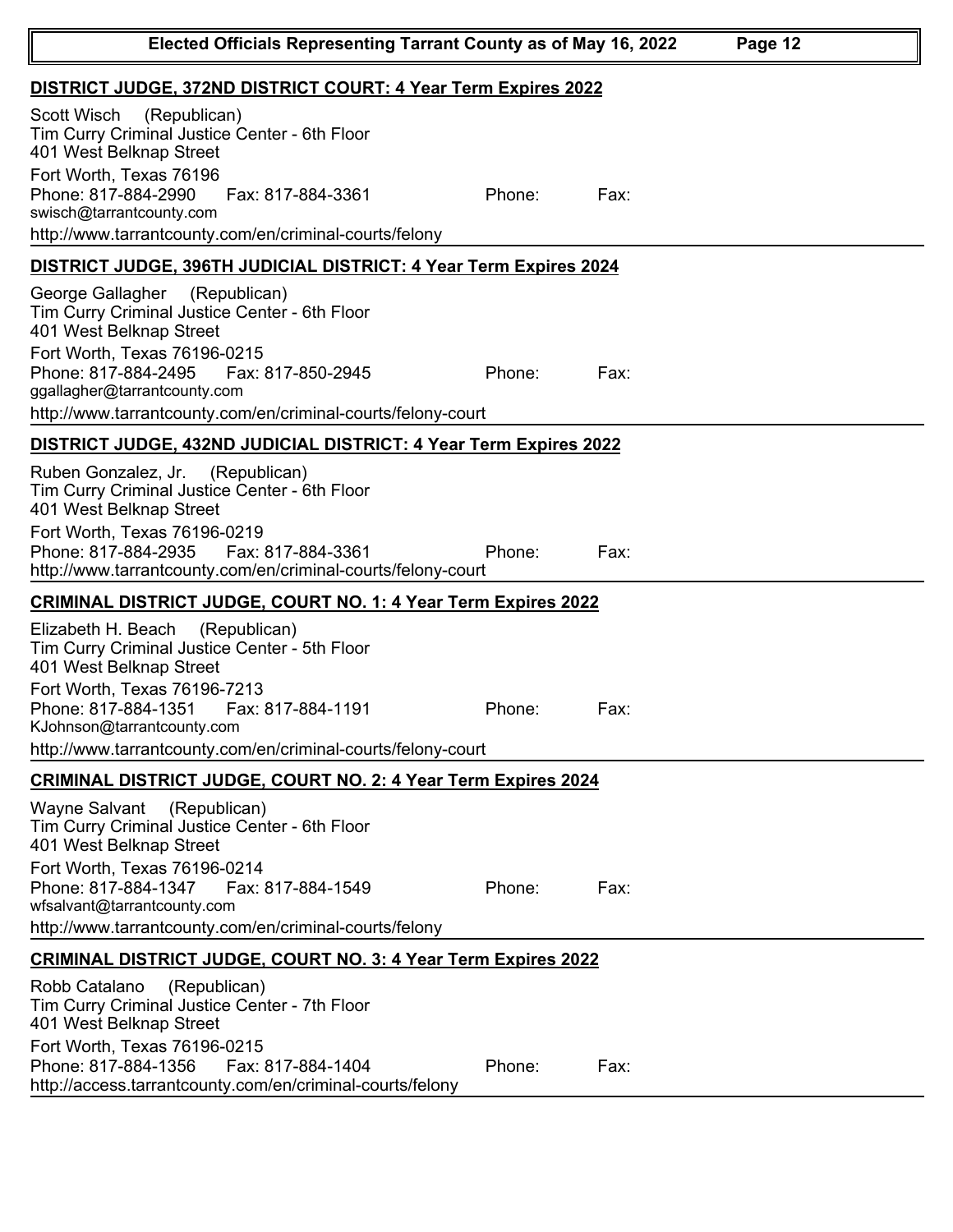| <b>CRIMINAL DISTRICT JUDGE, COURT NO. 4: 4 Year Term Expires 2022</b>                                                                                                                                                                                                |                     |      |
|----------------------------------------------------------------------------------------------------------------------------------------------------------------------------------------------------------------------------------------------------------------------|---------------------|------|
| (Republican)<br>Mike Thomas<br>Tim Curry Criminal Justice Center - 8th Floor<br>401 West Belknap Street                                                                                                                                                              |                     |      |
| Fort Worth, Texas 76196-0216                                                                                                                                                                                                                                         |                     |      |
| Phone: 817-884-2931<br>Fax: 817-884-3365<br>http://www.tarrantcounty.com/en/criminal-courts/felony-court                                                                                                                                                             | Phone:              | Fax: |
| <b>FAMILY DISTRICT JUDGE, 322ND JUDICIAL DISTRICT: 4 Year Term Expires 2022</b>                                                                                                                                                                                      |                     |      |
| James B. Munford<br>(Republican)<br>Family Law Center - 4th Floor<br>200 East Weatherford Street                                                                                                                                                                     |                     |      |
| Fort Worth, Texas 76196-0230                                                                                                                                                                                                                                         |                     |      |
| Fax: 817-884-2191<br>Phone: 817-884-1427<br>http://www.tarrantcounty.com/en/family-courts/322nd-district                                                                                                                                                             | Phone: 817-884-1429 | Fax: |
| FAMILY DISTRICT JUDGE, 323RD JUDICIAL DISTRICT: 4 Year Term Expires 2022                                                                                                                                                                                             |                     |      |
| (Republican)<br>Alex Kim<br>Scott D. Moore Juvenile Justice Center<br>2701 Kimbo Road<br>Fort Worth, Texas 76111<br>Phone: 817-838-4647<br>Fax: 817-850-2380                                                                                                         | Phone:              | Fax: |
| http://www.tarrantcounty.com/en/juvenile-courts/323rd                                                                                                                                                                                                                |                     |      |
| <b>FAMILY DISTRICT JUDGE, 324TH JUDICIAL DISTRICT: 4 Year Term Expires 2022</b>                                                                                                                                                                                      |                     |      |
| Jerry S. Hennigan<br>(Republican)<br>Family Law Center - 4th Floor<br>200 East Weatherford Street<br>Fort Worth, Texas 76196-0232<br>Phone: 817-884-1432<br>Fax: 817-884-3517<br>jshennigan@tarrantcounty.com<br>http://www.tarrantcounty.com/en/family-courts/324th | Phone:              | Fax: |
| <b>FAMILY DISTRICT JUDGE, 325TH JUDICIAL DISTRICT: 4 Year Term Expires 2022</b>                                                                                                                                                                                      |                     |      |
| Judith Wells<br>(Republican)<br>Family Law Center - 5th floor<br>200 East Weatherford Street<br>Fort Worth, Texas 76196-0233<br>Phone: 817-884-1444<br>Fax: 817-884-2701                                                                                             | Phone:              | Fax: |
| FAMILY DISTRICT JUDGE, 360TH JUDICIAL DISTRICT: 4 Year Term Expires 2024                                                                                                                                                                                             |                     |      |
| Patricia Baca Bennett<br>(Republican)<br>Family Law Center - 4th Floor<br>200 East Weatherford Street<br>Fort Worth, Texas 76196-0290<br>Phone: 817-884-2708<br>Fax: 682-255-3890<br>http://www.tarrantcounty.com/eD360/site/                                        | Phone:              | Fax: |
| <b>CRIMINAL DISTRICT ATTORNEY: 4 Year Term Expires 2022</b>                                                                                                                                                                                                          |                     |      |
| <b>Sharen Wilson</b><br>(Republican)<br>Tim Curry Criminal Justice Center<br>401 West Belknap Street<br>Fort Worth, Texas 76196-1400                                                                                                                                 |                     |      |
| Phone: 817-884-1400<br>Fax: 817-884-1667<br>http://www.tarrantcounty.com/en/criminal-district-attorney                                                                                                                                                               | Phone:              | Fax: |

∥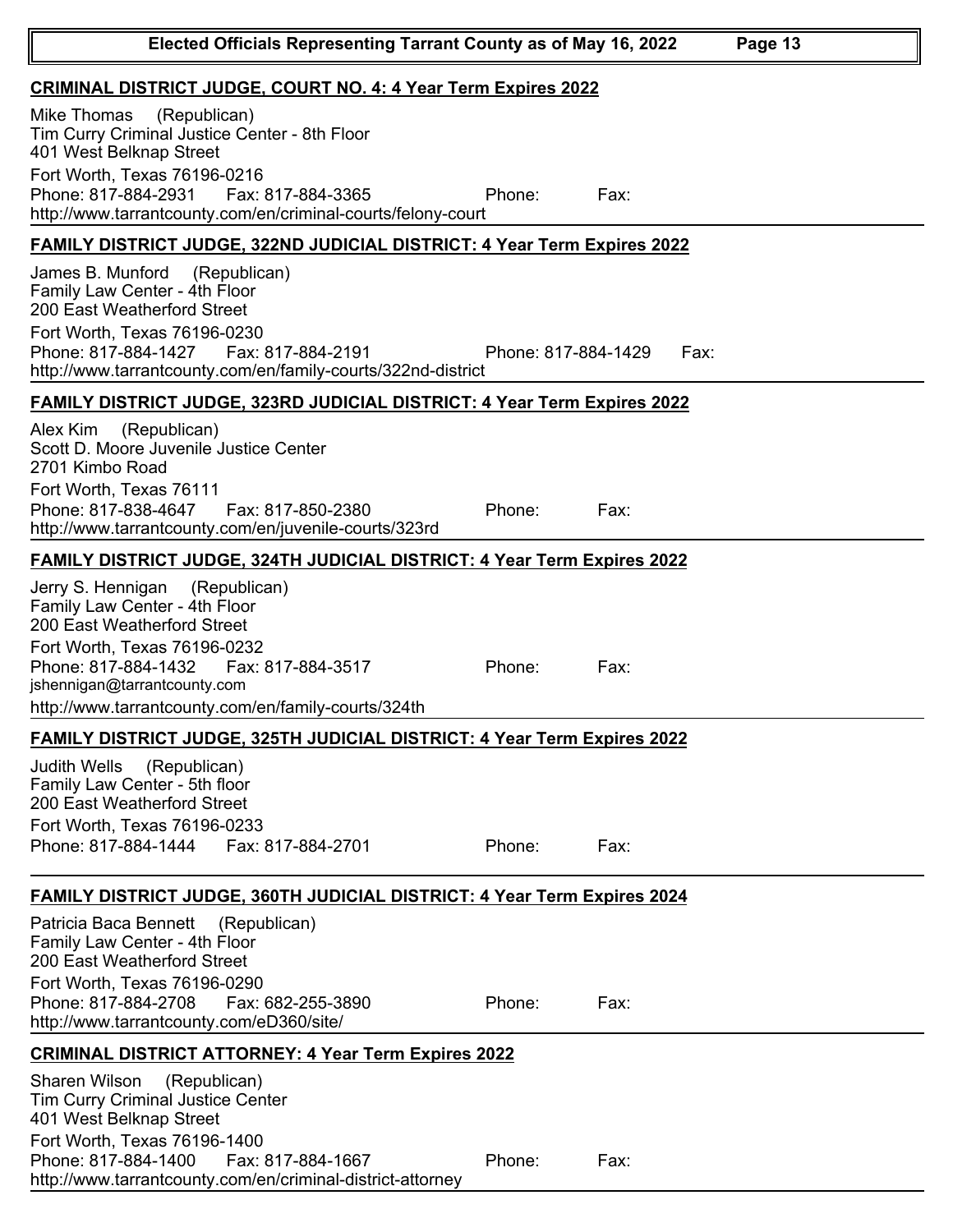| <b>COUNTY JUDGE: 4 Year Term Expires 2022</b>                                                                                                                                                                                                  |                                           |      |
|------------------------------------------------------------------------------------------------------------------------------------------------------------------------------------------------------------------------------------------------|-------------------------------------------|------|
| <b>B.</b> Glen Whitley<br>(Republican)<br><b>County Administration Building</b><br>100 East Weatherford Street Ste 501                                                                                                                         |                                           |      |
| Fort Worth, Texas 76196-0101<br>Phone: 817-884-3260<br>Fax: 817-884-2793<br>gwhitley@tarrantcounty.com<br>http://www.tarrantcounty.com/en/county-judge.html                                                                                    | Phone: 817-884-1040                       | Fax: |
| JUDGE, COUNTY COURT AT LAW NO. 1: 4 Year Term Expires 2022                                                                                                                                                                                     |                                           |      |
| (Republican)<br>Don Pierson<br>1895 Tarrant County Courthouse, RM 490<br>100 West Weatherford Street<br>Fort Worth, Texas 76196-0240<br>Phone: 817-884-1457    Fax: 817-884-3254<br>http://www.tarrantcounty.com/en/civil-courts/county-courts | Phone:                                    | Fax: |
|                                                                                                                                                                                                                                                |                                           |      |
| <b>JUDGE, COUNTY COURT AT LAW NO. 2: 4 Year Term Expires 2022</b><br>Jennifer Rymell<br>(Republican)                                                                                                                                           |                                           |      |
| 1895 Tarrant County Courthouse<br>100 West Weatherford Street, Room 240-A<br>Fort Worth, Texas 76196-0240                                                                                                                                      | P.O. Box 16120<br>Fort Worth, Texas 76162 |      |
| Phone: 817-884-1813<br>Fax: 817-884-1393<br>http://www.tarrantcounty.com/en/civil-courts/county-courts                                                                                                                                         | Phone:                                    | Fax: |
| <u>JUDGE, COUNTY COURT AT LAW NO. 3: 4 Year Term Expires 2022</u>                                                                                                                                                                              |                                           |      |
| (Republican)<br>Mike Hrabal<br>1895 Tarrant County Courthouse<br>100 West Weatherford Street, Room 290A<br>Fort Worth, Texas 76196-0240                                                                                                        |                                           |      |
| Phone: 817-884-1914<br>Fax: 817-884-2964<br>http://www.tarrantcounty.com/en/civil-courts/county-courts                                                                                                                                         | Phone:                                    | Fax: |
| JUDGE, COUNTY CRIMINAL COURT NO. 1: 4 Year Term Expires 2022                                                                                                                                                                                   |                                           |      |
| David Cook (Republican)<br>Tim Curry Criminal Justice Center - 5th Floor<br>401 West Belknap Street<br>Fort Worth, Texas 76196-0256<br>Phone: 817-884-1337<br>Fax: 817-212-6917<br>http://www.tarrantcounty.com/en/criminal-courts/misdemean   | Phone:                                    | Fax: |
| JUDGE, COUNTY CRIMINAL COURT NO. 2: 4 Year Term Expires 2022                                                                                                                                                                                   |                                           |      |
| Carey F. Walker<br>(Republican)<br>Tim Curry Criminal Justice Center - 6th Floor<br>401 West Belknap Street<br>Fort Worth, Texas 76196<br>Phone: 817-884-1340<br>Fax: 817-850-2356                                                             | Phone:                                    | Fax: |
| http://www.tarrantcounty.com/en/criminal-courts/misdemean                                                                                                                                                                                      |                                           |      |
| <b>JUDGE, COUNTY CRIMINAL COURT NO. 3: 4 Year Term Expires 2022</b>                                                                                                                                                                            |                                           |      |
| (Republican)<br>Bob McCoy<br>Tim Curry Criminal Justice Center - 7th Floor<br>401 West Belknap Street, Suite 7000                                                                                                                              |                                           |      |
| Fort Worth, Texas 76196-0243<br>Phone: 817-884-1374<br>Fax: 817-212-7210<br>http://www.tarrantcounty.com/en/criminal-courts/misdemean                                                                                                          | Phone:                                    | Fax: |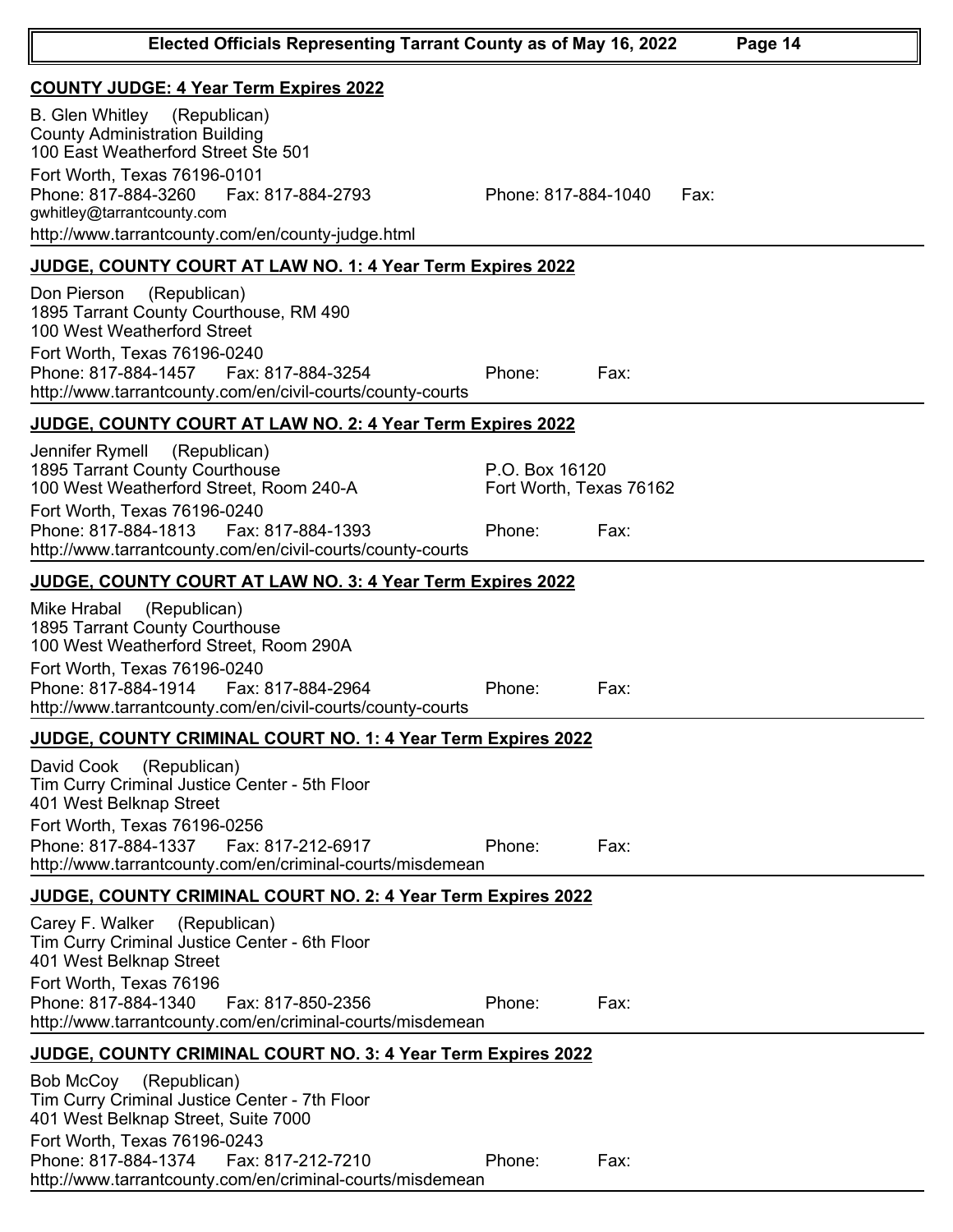| Elected Officials Representing Tarrant County as of May 16, 2022<br>Page 15                                                                                                                                                                                                   |        |      |  |
|-------------------------------------------------------------------------------------------------------------------------------------------------------------------------------------------------------------------------------------------------------------------------------|--------|------|--|
| JUDGE, COUNTY CRIMINAL COURT NO. 4: 4 Year Term Expires 2022                                                                                                                                                                                                                  |        |      |  |
| Deborah Nekhom<br>(Republican)<br>Tim Curry Criminal Justice Center - 5th Floor<br>401 West Belknap Street<br>Fort Worth, Texas 76196-0239<br>Phone: 817-884-1426<br>Fax: 817-884-3359<br>http://www.tarrantcounty.com/en/criminal-courts/misdemean                           | Phone: | Fax: |  |
| <b>JUDGE, COUNTY CRIMINAL COURT NO. 5: 4 Year Term Expires 2022</b>                                                                                                                                                                                                           |        |      |  |
| (Republican)<br>Jamie Cummings<br>Tim Curry Criminal Justice Center - 6th Floor<br>401 West Belknap Street<br>Fort Worth, Texas 76196-0239<br>Phone: 817-884-2727<br>Fax: 817-850-2357<br>http://www.tarrantcounty.com/en/criminal-courts/misdemean                           | Phone: | Fax: |  |
| JUDGE, COUNTY CRIMINAL COURT NO. 6: 4 Year Term Expires 2022                                                                                                                                                                                                                  |        |      |  |
| (Republican)<br>Molly Jones<br>Tim Curry Criminal Justice Center - 8th Floor<br>401 West Belknap Street<br>Fort Worth, Texas 76196-0275<br>Phone: 817-884-2745<br>Fax: 817-850-2360<br>msjones@tarrantcounty.com<br>http://www.tarrantcounty.com/en/criminal-courts/misdemean | Phone: | Fax: |  |
| <b>JUDGE, COUNTY CRIMINAL COURT NO. 7: 4 Year Term Expires 2022</b>                                                                                                                                                                                                           |        |      |  |
| Cheril S. Hardy (Republican)<br>Tim Curry Criminal Justice Center - 8th Floor<br>401 West Belknap Street<br>Fort Worth, Texas 76196-0276<br>Phone: 817-884-2969<br>Fax: 817-884-3365<br>cherilshardy@yahoo.com<br>http://www.tarrantcounty.com/en/criminal-courts/misdemean   | Phone: | Fax: |  |
| <b>JUDGE, COUNTY CRIMINAL COURT NO. 8: 4 Year Term Expires 2022</b>                                                                                                                                                                                                           |        |      |  |
| Charles L. "Chuck" Vanover<br>(Republican)<br>Tim Curry Criminal Justice Center - 7th Floor<br>401 West Belknap Street<br>Fort Worth, Texas 76196-0401<br>Phone: 817-884-3400<br>Fax: 817-884-3336<br>http://www.tarrantcounty.com/en/criminal-courts/misdemean               | Phone: | Fax: |  |
| JUDGE, COUNTY CRIMINAL COURT NO. 9: 4 Year Term Expires 2022                                                                                                                                                                                                                  |        |      |  |
| Brent A. Carr<br>(Republican)<br>Tim Curry Criminal Justice Center - 8th Floor<br>401 West Belknap Street<br>Fort Worth, Texas 76196-7678<br>Phone: 817-884-3410<br>Fax: 817-850-2358<br>http://www.tarrantcounty.com/en/criminal-courts.html                                 | Phone: | Fax: |  |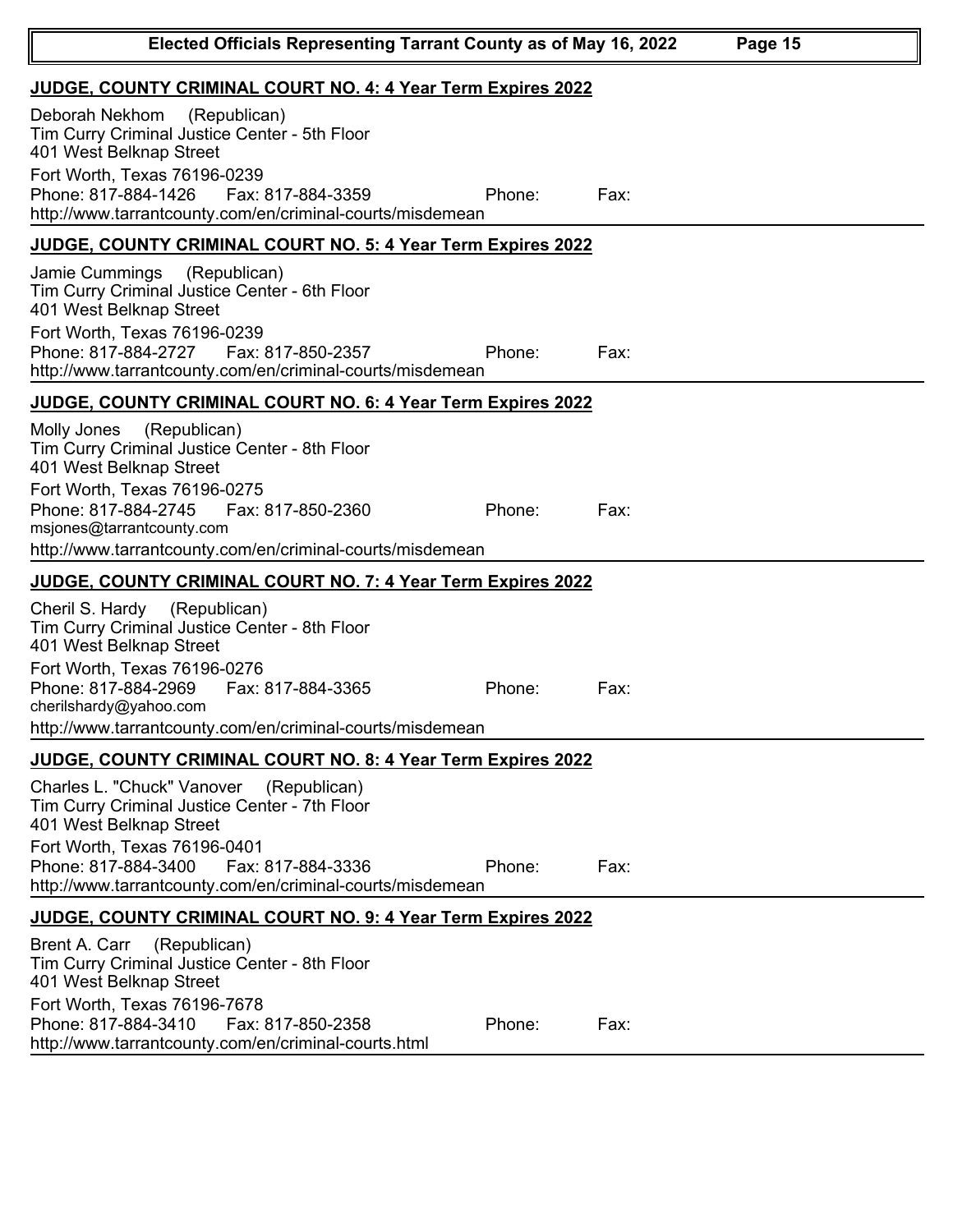| Elected Officials Representing Tarrant County as of May 16, 2022<br>Page 16                                                                                                                                                                                                            |        |      |  |  |  |  |
|----------------------------------------------------------------------------------------------------------------------------------------------------------------------------------------------------------------------------------------------------------------------------------------|--------|------|--|--|--|--|
| JUDGE, COUNTY CRIMINAL COURT NO. 10: 4 Year Term Expires 2022                                                                                                                                                                                                                          |        |      |  |  |  |  |
| <b>Phil Sorrells</b><br>(Republican)<br>Tim Curry Criminal Justice Center - 7th Floor<br>401 West Belknap Street<br>Fort Worth, TX 76196-7679<br>Phone: 817-884-3420<br>Fax: 817-212-3040<br>http://www.tarrantcounty.com/en/criminal-courts/misdemean                                 | Phone: | Fax: |  |  |  |  |
| JUDGE, COUNTY PROBATE COURT NO. 1: 4 Year Term Expires 2022                                                                                                                                                                                                                            |        |      |  |  |  |  |
| Christopher W. Ponder<br>(Republican)<br><b>Tarrant County Courthouse</b><br>100 West Weatherford Street, Rm 260-A<br>Fort Worth, Texas 76196<br>Phone: 817-884-1200<br>Fax: 817-884-3178<br>probatecourt1@tarrantcounty.com<br>http://www.tarrantcounty.com/en/probate-courts/probate | Phone: | Fax: |  |  |  |  |
| JUDGE, COUNTY PROBATE COURT NO. 2: 4 Year Term Expires 2022                                                                                                                                                                                                                            |        |      |  |  |  |  |
| <b>Brooke Allen</b><br>(Republican)<br><b>Tarrant County Courthouse</b><br>PO Box 33936<br>Fort Worth, Texas 76162<br>Phone: 817-884-1415<br>Fax: 817-850-8522<br>buallen@tarrantcounty.com<br>www.judgeallen.com                                                                      | Phone: | Fax: |  |  |  |  |
| DISTRICT CLERK: 4 Year Term Expires 2022                                                                                                                                                                                                                                               |        |      |  |  |  |  |
| Thomas A. Wilder<br>(Republican)<br>Tom Vandergriff Civil Courts Building<br>100 N. Calhoun St.<br>Fort Worth, Texas 76196<br>Phone: 817-884-1574<br>Fax:<br>dclerk@tarrantcounty.com<br>http://www.tarrantcounty.com/en/district-clerk.html                                           | Phone: | Fax: |  |  |  |  |
| <b>COUNTY CLERK: 4 Year Term Expires 2022</b>                                                                                                                                                                                                                                          |        |      |  |  |  |  |
| Mary Louise Nicholson<br>(Republican)<br><b>Tarrant County Courthouse</b><br>100 West Weatherford Street, Room 130<br>Fort Worth, Texas 76196-0401<br>Fax: 817-884-3295<br>Phone: 817-884-1070<br>mlnicholson@tarrantcounty.com<br>countyclerk.tarrantcounty.com                       | Phone: | Fax: |  |  |  |  |
| <b>SHERIFF: 4 Year Term Expires 2026</b>                                                                                                                                                                                                                                               |        |      |  |  |  |  |
| Bill E. Waybourn<br>(Republican)<br>200 Taylor Street, 7th Floor<br>Fort Worth, Texas 76196<br>Phone: 817-884-3099<br>Fax: 817-212-6987<br>bewaybourn@tarrantcounty.com<br>http://www.tarrantcounty.com/eSheriff/site/                                                                 | Phone: | Fax: |  |  |  |  |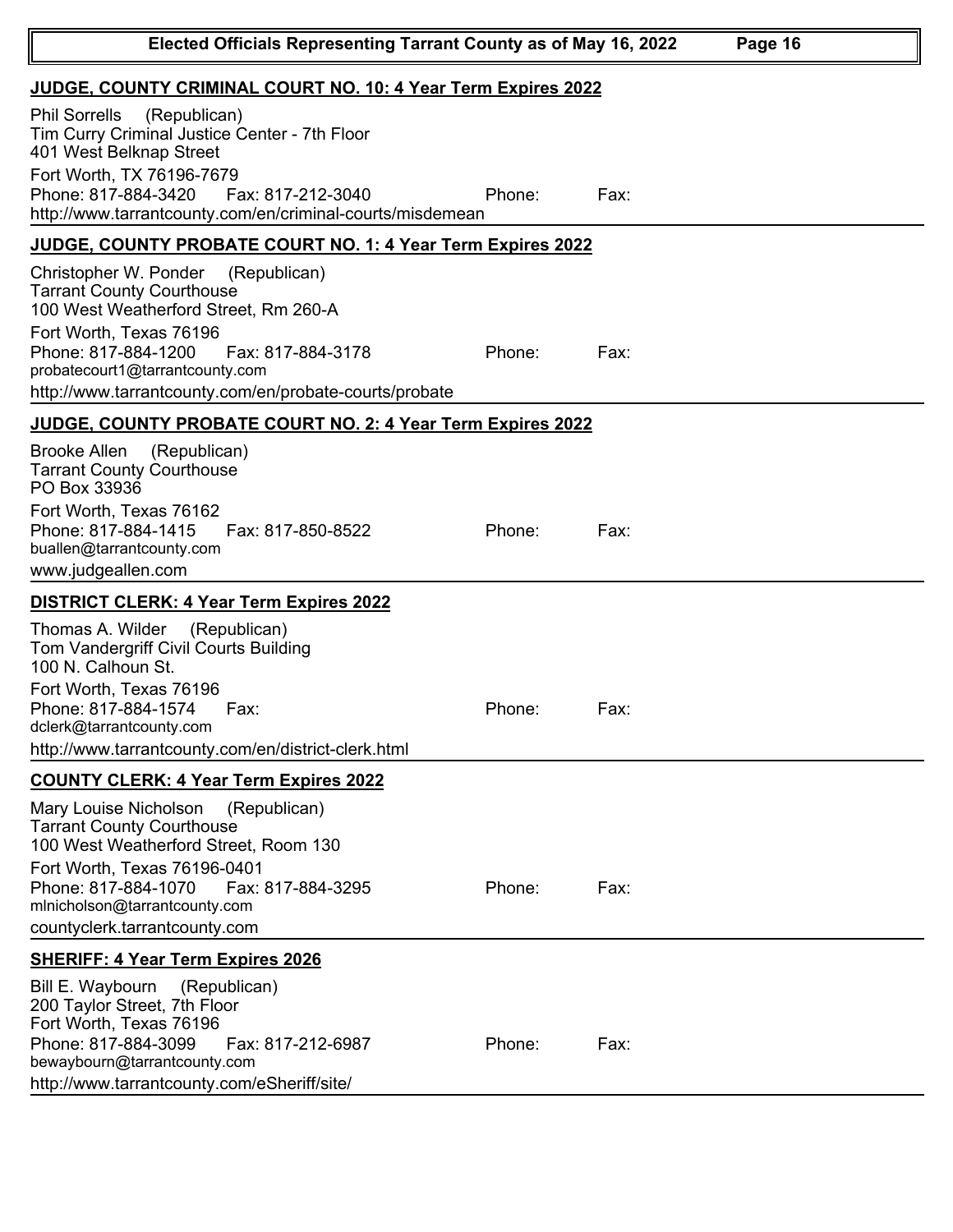| Phone: 817-884-1100<br>Fax:<br>http://access.tarrantcounty.com/en/tax.html                                                                                                                                                                                              | Phone:                                                               | Fax:                                     |  |  |  |  |
|-------------------------------------------------------------------------------------------------------------------------------------------------------------------------------------------------------------------------------------------------------------------------|----------------------------------------------------------------------|------------------------------------------|--|--|--|--|
| <b>COUNTY COMMISSIONER, PRECINCT NO. 1: 4 Year Term Expires 2024</b>                                                                                                                                                                                                    |                                                                      |                                          |  |  |  |  |
| <b>Roy Charles Brooks</b><br>(Democrat)<br>6551 Granbury Road<br>Fort Worth, Texas 76133<br>Phone: 817-370-4500<br>Fax: 817-370-4503<br>rcbrooks@tarrantcounty.com<br>hhttp://www.tarrantcounty.com/ecommissioner/site/                                                 | 3500 Miller Avenue<br>Fort Worth, Texas 76119<br>Phone: 817-531-5600 | Fax: 817-531-5633                        |  |  |  |  |
| <b>COUNTY COMMISSIONER, PRECINCT NO. 2: 4 Year Term Expires 2022</b>                                                                                                                                                                                                    |                                                                      |                                          |  |  |  |  |
| (Democrat)<br>Devan Allen<br>700 East Abram Street, Suite 304<br>Arlington, Texas 76010-7407<br>Phone: 817-248-6099<br>Fax: 817-212-3056<br>http://www.tarrantcounty.com/en/commissioner-2                                                                              | Mansfield, Texas 76063<br>Phone: 817-248-6099                        | 1100 East Broad Street Suite 101<br>Fax: |  |  |  |  |
| <b>COUNTY COMMISSIONER, PRECINCT NO. 3: 4 Year Term Expires 2024</b>                                                                                                                                                                                                    |                                                                      |                                          |  |  |  |  |
| Gary Fickes<br>(Republican)<br>645 Grapevine Highway, Suite 200<br>Hurst, Texas 76054<br>Phone: 817-581-3600<br>Fax: 817-581-3603<br>ggfickes@tarrantcounty.com<br>hhttp://www.tarrantcounty.com/ecommissioner/site/                                                    | Phone:                                                               | Fax:                                     |  |  |  |  |
| <b>COUNTY COMMISSIONER, PRECINCT NO. 4: 4 Year Term Expires 2022</b>                                                                                                                                                                                                    |                                                                      |                                          |  |  |  |  |
| (Republican)<br>J.D. Johnson<br>6713 Telephone Road, Ste. 301<br>Fort Worth, Texas 76135<br>Phone: 817-238-4400<br>Fax: 817-238-4403<br>commissionerpct4admin@tarrantcounty.com<br>http://www.tarrantcounty.com/en/commissioner-4.html                                  | Phone:                                                               | Fax:                                     |  |  |  |  |
| <b>JUSTICE OF THE PEACE, PRECINCT NO. 1: 4 Year Term Expires 2022</b>                                                                                                                                                                                                   |                                                                      |                                          |  |  |  |  |
| Ralph Swearingin Jr.<br>(Republican)<br><b>Tarrant County Courthouse</b><br>100 West Weatherford Street, Room 450<br>Fort Worth, Texas 76196-0242<br>Phone: 817-884-1395<br>Fax: 817-850-2342<br>http://www.tarrantcounty.com/en/justice-of-the-peace-courts            | Phone:                                                               | Fax:                                     |  |  |  |  |
| <b>JUSTICE OF THE PEACE, PRECINCT NO. 2: 4 Year Term Expires 2022</b>                                                                                                                                                                                                   |                                                                      |                                          |  |  |  |  |
| Mary Tom Cravens Curnutt<br>(Republican)<br>Southeast Subcourthouse<br>700 E. Abram Street, Suite 200<br>Arlington, Texas 76010<br>Phone: 817-548-3925<br>Fax: 817-850-2347<br>mcurnutt@tarrantcounty.com<br>http://www.tarrantcounty.com/en/justice-of-the-peace-court | Phone:                                                               | Fax:                                     |  |  |  |  |
|                                                                                                                                                                                                                                                                         |                                                                      |                                          |  |  |  |  |

**TAX ASSESSOR COLLECTOR: 4 Year Term Expires 2024**

100 East Weatherford Street Fort Worth, Texas 76196-0301 Wendy Burgess (Republican) Unexpired Term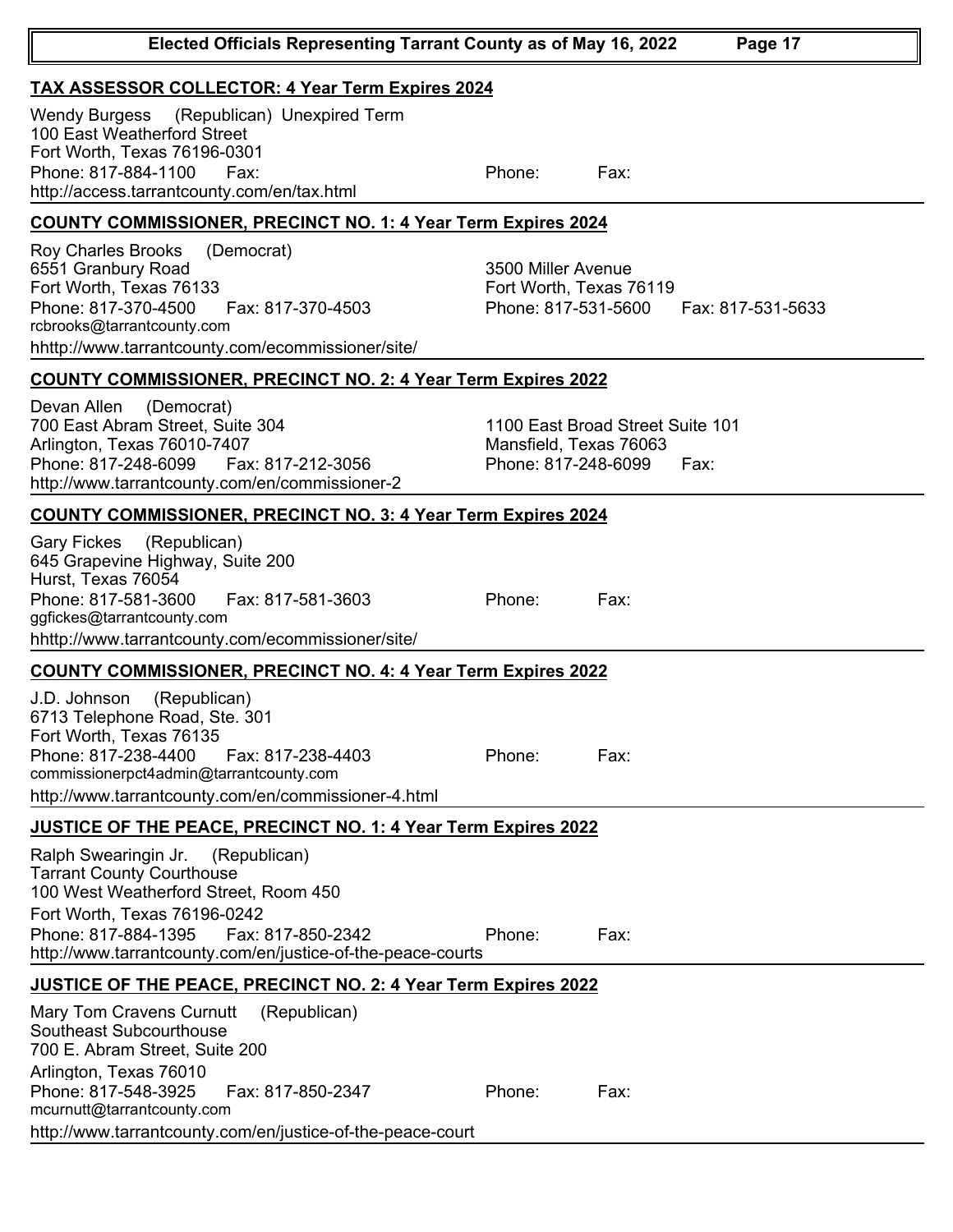| JUSTICE OF THE PEACE, PRECINCT NO. 3: 4 Year Term Expires 2022                                                                                                                                                                                  |                                                                                                                       |  |  |  |  |
|-------------------------------------------------------------------------------------------------------------------------------------------------------------------------------------------------------------------------------------------------|-----------------------------------------------------------------------------------------------------------------------|--|--|--|--|
| Willam P. "Bill" Brandt<br>(Republican)<br><b>Northeast Courthouse</b><br>645 Grapevine Highway, Suite 220<br>Hurst, Texas 76054<br>Phone: 817-581-3625<br>Fax: 817-850-2396<br>http://www.tarrantcounty.com/en/justice-of-the-peace-courts     | Southlake Town Hall<br>1400 Main St., Suite 220<br>Southlake, Texas 76092<br>Phone: 682-732-6589<br>Fax: 817-850-2397 |  |  |  |  |
| <b>JUSTICE OF THE PEACE, PRECINCT NO. 4: 4 Year Term Expires 2022</b>                                                                                                                                                                           |                                                                                                                       |  |  |  |  |
| (Republican)<br>Christopher "Chris" Gregory<br>6713 Telephone Road, Suite 201<br>Northwest Sub-Courthouse<br>Fort Worth, Texas 76135<br>Phone: 817-238-4425<br>Fax: 817-238-4430<br>http://www.tarrantcounty.com/en/justice-of-the-peace-courts | Phone:<br>Fax:                                                                                                        |  |  |  |  |
| <b>JUSTICE OF THE PEACE, PRECINCT NO. 5: 4 Year Term Expires 2022</b>                                                                                                                                                                           |                                                                                                                       |  |  |  |  |
| (Democrat)<br>Sergio L. DeLeon<br>350 West Belknap Street, Room 112-C<br>Fort Worth, Texas 76196-0247<br>Phone: 817-884-1438<br>Fax: 817-884-3323<br>http://www.tarrantcounty.com/en/justice-of-the-peace-courts                                | Phone:<br>Fax:                                                                                                        |  |  |  |  |
| JUSTICE OF THE PEACE, PRECINCT NO. 6: 4 Year Term Expires 2022                                                                                                                                                                                  |                                                                                                                       |  |  |  |  |
| (Republican)<br>Jason Charbonnet<br>Southwest Sub-Courthouse<br>6551 Granbury Road<br>Fort Worth, Texas 76133-4926<br>Phone: 817-370-4525<br>Fax: 817-850-2345<br>http://www.tarrantcounty.com/en/justice-of-the-peace-courts                   | Fax:<br>Phone:                                                                                                        |  |  |  |  |
| <b>JUSTICE OF THE PEACE, PRECINCT NO. 7: 4 Year Term Expires 2022</b>                                                                                                                                                                           |                                                                                                                       |  |  |  |  |
| Kenneth D. Sanders<br>(Democrat)<br>1100 East Broad Street, Suite 202<br>Mansfield, Texas 76063<br>Phone: 817-473-5101<br>Fax: 817-850-2328<br>http://www.tarrantcounty.com/en/justice-of-the-peace-courts                                      | Phone:<br>Fax:                                                                                                        |  |  |  |  |
| JUSTICE OF THE PEACE, PRECINCT NO. 8: 4 Year Term Expires 2022                                                                                                                                                                                  |                                                                                                                       |  |  |  |  |
| Lisa R. Woodard<br>(Democrat)<br>Poly Subcourthouse<br>3500 Miller Avenue<br>Fort Worth, Texas 76119<br>Phone: 817-531-5625<br>Fax: 817-531-5666<br>http://www.tarrantcounty.com/en/justice-of-the-peace-courts                                 | Phone:<br>Fax:                                                                                                        |  |  |  |  |
| <b>CONSTABLE, PRECINCT NO. 1: 4 Year Term Expires 2024</b>                                                                                                                                                                                      |                                                                                                                       |  |  |  |  |
| Dale Clark<br>(Republican)<br><b>Tarrant County Courthouse</b><br>100 West Weatherford Street, Suite 460A<br>Fort Worth, Texas 76196-0203<br>Phone: 817-884-1385<br>Fax: 817-850-2391                                                           | Phone:<br>Fax:                                                                                                        |  |  |  |  |
| http://www.tarrantcounty.com/en/constables/constable-1.htm                                                                                                                                                                                      |                                                                                                                       |  |  |  |  |